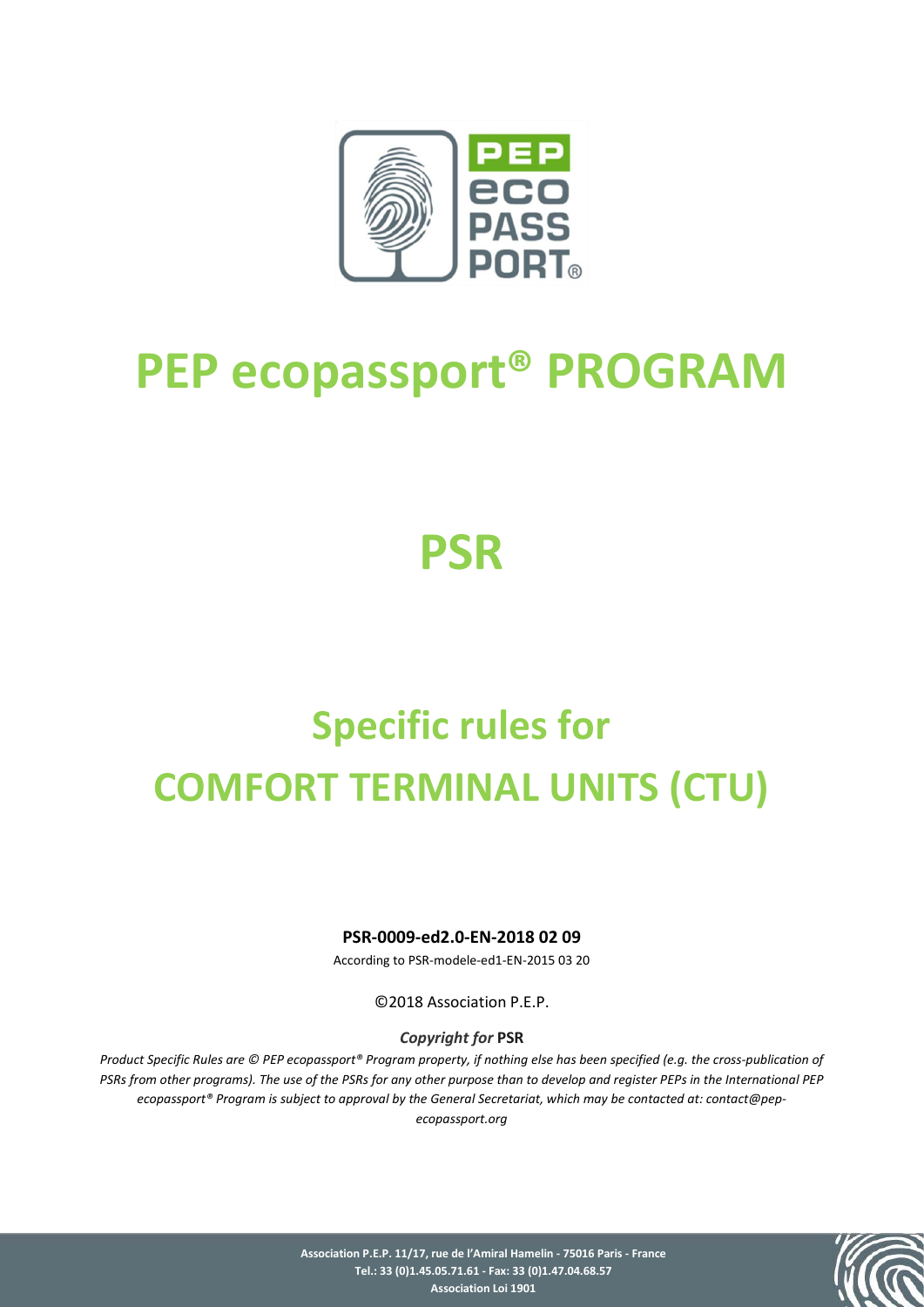# Contents

| 1.    |                                                                                  | 3  |
|-------|----------------------------------------------------------------------------------|----|
| 2.    | $\overline{4}$<br>Scope                                                          |    |
| 2.1.  | Definition of the product families concerned                                     | 4  |
| 3.1.  | Functional unit and reference flow description                                   | 6  |
| 3.2.  | System boundaries                                                                | 7  |
| 3.3.  | Cut-off criteria                                                                 | 8  |
| 3.4.  | Specific allocation rule                                                         | 8  |
| 3.5.  | Development of scenarios (default scenarios)                                     | 9  |
| 3.6.  | Rule for extrapolation to a homogeneous environmental family                     | 18 |
| 3.7.  | Rules applying to joint environmental declarations                               | 23 |
| 3.8.  | Requirements concerning the collection of primary and secondary data             | 23 |
| 3.9.  | Data quality evaluation                                                          | 24 |
| 3.10. | Calculation of environmental impact                                              | 24 |
| 4.    | Drafting of the Product Environmental Profile __________________________________ | 24 |
| 4.1.  | General information                                                              | 24 |
| 4.2.  | Constituent materials                                                            | 25 |
| 4.3.  | Additional environmental information                                             | 25 |
| 4.4.  | Environmental impacts                                                            | 26 |
| 5.    |                                                                                  | 28 |
| 5.1.  | Glossary                                                                         | 28 |
| 5.2.  | Sources used                                                                     | 28 |
| 5.3.  | Declaration of conformity                                                        | 29 |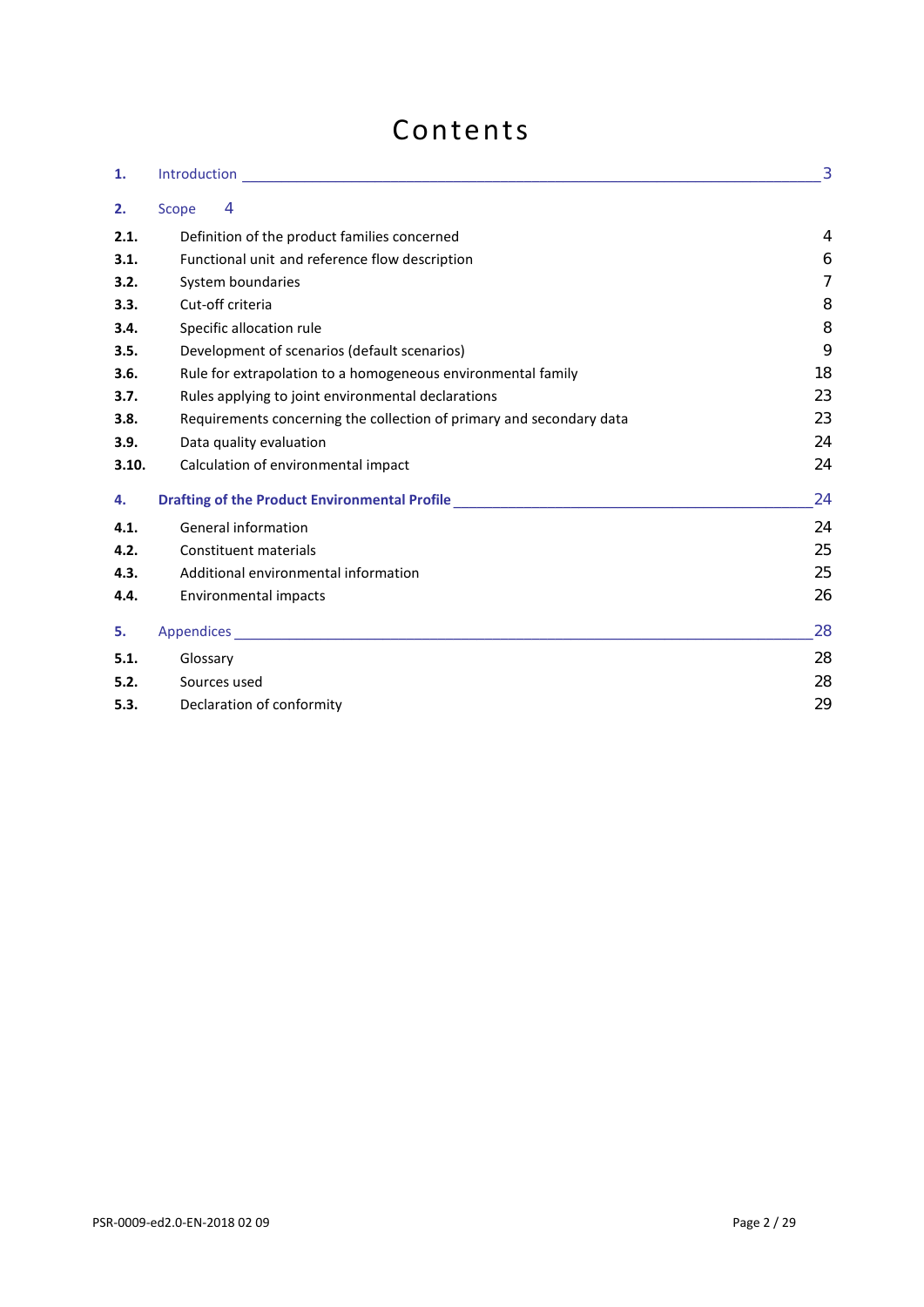# <span id="page-2-0"></span>**1. Introduction**

This reference document complements and explains the Product Environmental Profile Drafting Rules defined by the PEP ecopassport<sup>®</sup> program (PEP-PCR ed.3-EN-2015 04 02), available at [www.pep](http://www.pep-ecopassport.org/)[ecopassport.org.](http://www.pep-ecopassport.org/)

It defines the additional requirements applicable to terminal comfort units. Compliance with these requirements is necessary to:

- Qualify the environmental performance of these products on an objective and consistent basis.
- Publish PEPs compliant with the PEP ecopassport® program and international reference standards.<sup>[1](#page-2-1)</sup>

This reference document was drawn up in compliance with the open, transparent rules of the PEP ecopassport® program with the support of stakeholders and professionals in the COMFORT TERMINAL UNIT market.

| PEP<br>eco<br><b>PASS</b><br><b>PORT</b> ® | www.pep-ecopassport.org                                                                                                                                                                             |
|--------------------------------------------|-----------------------------------------------------------------------------------------------------------------------------------------------------------------------------------------------------|
| PSR reference                              | PSR-0009-ed2.0-EN-2018 02 09                                                                                                                                                                        |
| Critical review                            | The third-party Critical review was carried out by EVEA.<br>The declaration of conformity published on 16/01/2018 can be found in the<br>Appendices.                                                |
| Availability                               | The Critical review report is available on request from the P.E.P. Association<br>contact@pep-ecopassport.org                                                                                       |
| Scope<br>of validity                       | The critical review report and the declaration of conformity remain valid within<br>5 years or until the PEP Drafting Rules, or the normative reference texts to<br>which they refer, are modified. |

With the publication of the PCR edition 3 (PEP-PCR-ed 3-EN-2015 04 02), this PSR was the object of an impact study which led to an editorial revision. This PSR also incorporated modifications to facilitate the use of the PEP to perform an LCA for a building in accordance with EN 15978.

 $\overline{a}$ 

<span id="page-2-1"></span><sup>1</sup> ISO 14025, ISO 14040 and ISO 14044 standards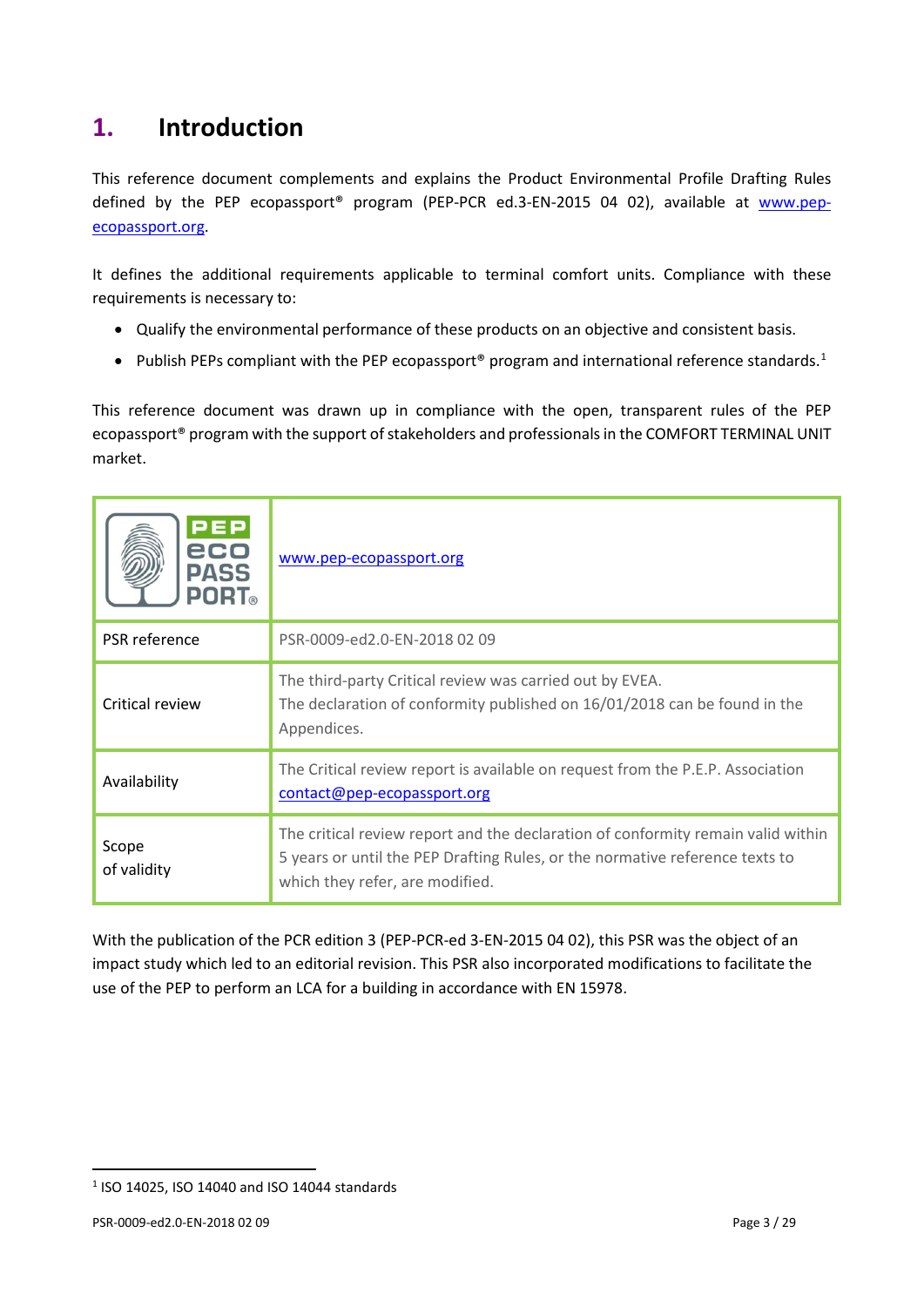# <span id="page-3-0"></span>**2. Scope**

In accordance with the general instructions of the PEP ecopassport<sup>®</sup> program (PEP-General instructions-4.1-EN-2017 10 17) and additional to the PCR, "Product Category Rules", (PEP-PCR ed.3-EN-2015 04 02) of the PEP ecopassport® eco-declaration program, this document sets out the specific rules for COMFORT TERMINAL UNITS and defines the product specifications to be adopted by manufacturers in the development of their Product Environmental Profiles (PEPs) particularly with regard to:

- The technology and its type of application,
- The reference lifetime taken into account for the Life Cycle Assessment (LCA),
- The conventional use scenarios to be adopted during the product use stage.

The main purpose of these specific rules is to provide manufacturers of COMFORT TERMINAL UNITS with a common base for the development of their product life cycle assessments. The different available technologies are therefore presented:

- Fan coil unit
- Chilled beam
- Dynamic heater.

The specific rules for COMFORT TERMINAL UNITS can be updated in order to take account of all technological advances not included in this document, provided that such advances form part of a request to the P.E.P. Association to include them in the specific rules for COMFORT TERMINAL UNITS; the P.E.P. Association will then decide whether the new technology can be included and whether the performance claims are justified.

# <span id="page-3-1"></span>**2.1.** Definition of the product families concerned

## **2.1.1.** Fan coil unit

Can be called a FAN COIL:

"Device used for heating and cooling and to ensure good indoor air quality and a minimum mixing rate to achieve the comfort required, as specified in NF EN ISO 7730. "

It consists of:

- One or more exchangers
- One or more fans fitted with electric motor(s)
- A casing
- A condensate retrieval pan for use in cold mode
- An air filter
- A mounting bracket (if supplied)
- And, for ducted fan coil units, a distribution plenum.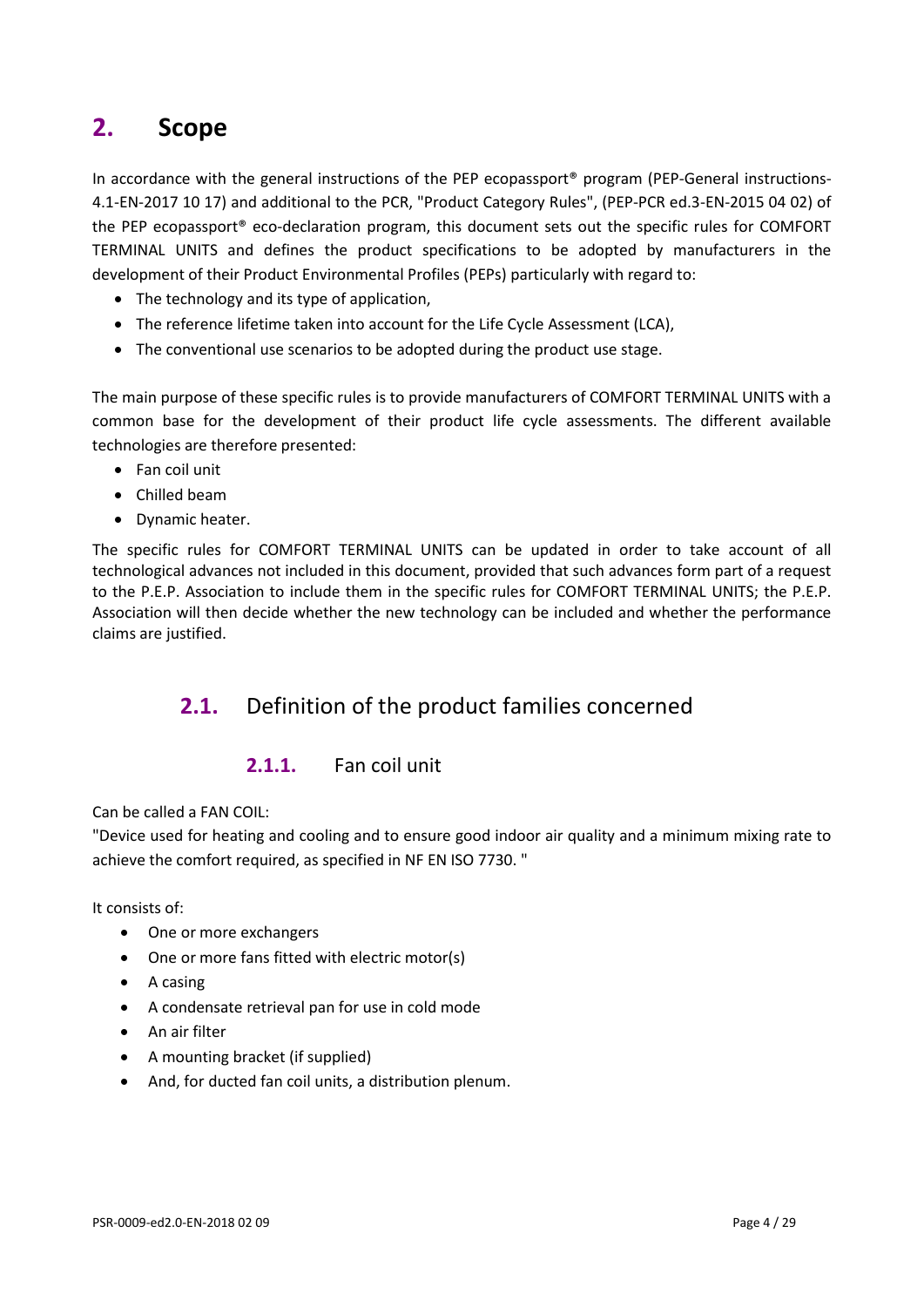## **2.1.2.** Chilled beam

## **2.1.2.1.** Active chilled beam

Can be called an active chilled beam:

"Device used to heat, cool and, if applicable, ventilate a building, as specified by EN 15116"

It consists of:

- An air distribution system (plenum, injector and mixed air flow path)
- An exchanger
- A perforated face plate through which air can be drawn
- A mounting bracket (if supplied)
- And, if applicable, a casing.

#### **2.1.2.2.** Passive chilled beam

Can be called a passive chilled beam:

"Device used for cooling and to provide the comfort required, as specified by EN 14518. "

It consists of:

- An exchanger
- A casing
- A mounting bracket (if supplied).

## **2.1.3.** Dynamic heater

Can be called a dynamic heater:

"Device used to heat and / or cool a building and from which air is evacuated by forced convection through one or more air outlets. Most of its power is hydraulic power generated from an exchange between ambient air and a fluid originating from a generator external to the device. "

It consists of:

- An emitter
- One or more hydraulic exchangers, providing most of the total power of the device
- One or more air outlets
- A room thermostat integrated in the device, controlling at least the secondary heating unit(s) and the forced convection device
- A forced convection cut out device
- A filtration system
- A mounting bracket (if supplied)
- And, possibly, one or more secondary heating units consisting of one or more electric heating elements

Only devices with a total power up to 2000 W are concerned.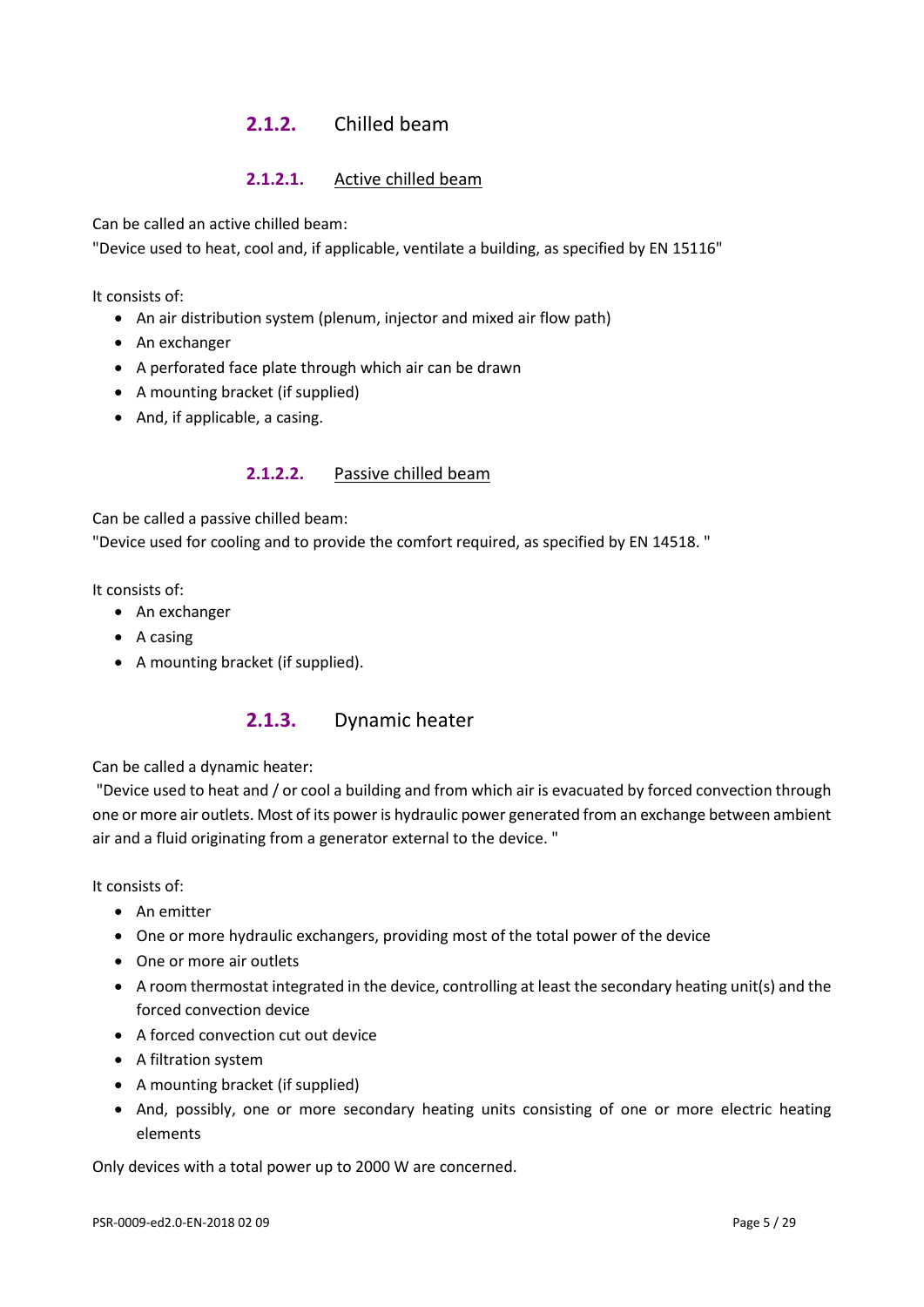# <span id="page-5-0"></span>**3. Product life cycle assessment**

# **3.1.** Functional unit and reference flow description

These specific rules are additional to section "Functional unit and reference flow description" of the current PCR (PEP-PCR-ed.3-EN-2015 04 02).

## **3.1.1.** Functional unit

#### **3.1.1.1.** Fan coil unit

The following functional unit is associated with the fan coil units:

**"Emit 1 kW of sensitive cooling or heating (if only heating is required) via a fan coil unit, by providing the ventilation, filtration, heating and/or cooling functions for 16 years"**

The reference lifetime is as specified in section 3.1.2 "Reference product and reference flow description" of these specific rules.

#### **3.1.1.2.** Chilled beam

The functional unit of the chilled beam active or passive is designed to:

## **"Ventilate and/or heat and/or cool a building for 25 years via a chilled beam of L x W x H m or an**  equivalent unit volume in m<sup>3</sup>, as specified by EN 14518 for passive chilled beams, or EN 15116 for active **chilled beams."**

The reference lifetime is as specified in section 3.1.2 "Reference product and reference flow description" of these specific rules.

#### **3.1.1.3.** Dynamic heater

The functional unit of the dynamic heater is designed to:

## **"Provide a heating or cooling capacity of 1 kW as specified by the manufacturer over a period of 16 years."**

The reference lifetime is as specified in section 3.1.2 "Reference product and reference flow description" of these specific rules.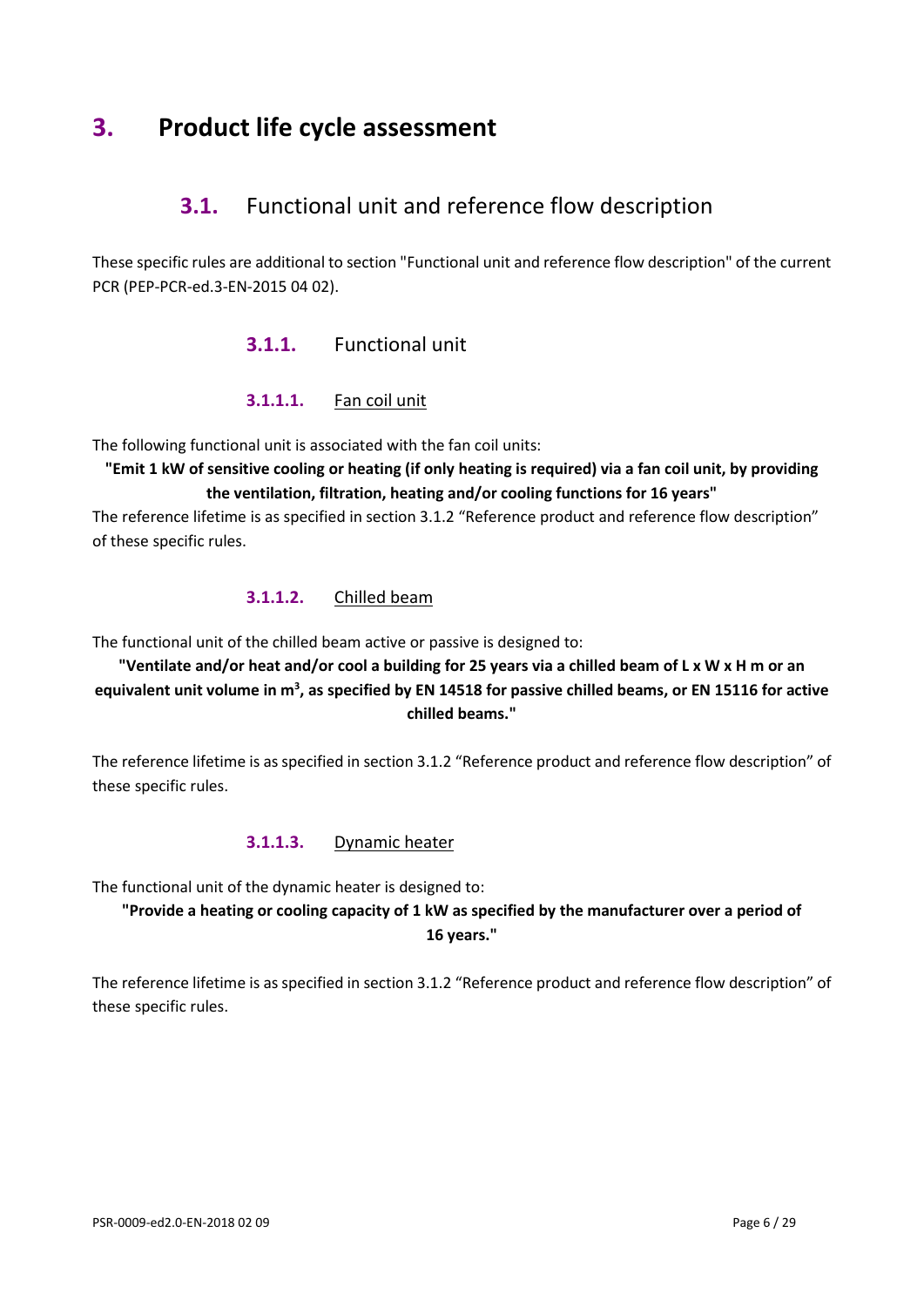# **3.1.2.** Reference product and reference flow description

For each of product categories defined, the analysis carried out includes the following reference flows:

- A comfort terminal unit with a specific reference lifetime and, where applicable, whose energy consumption in use is expressed in kWh according to the use scenario in Section 3.5.4 "Use stage" of these rules,
- Its packaging
- Any products or components required for installation.

In the context of a PEP for a range of products, extrapolation rules will apply to all the reference products, as described in section 3.6 "Rules for extrapolation to a homogeneous environmental family". In this case, the analysis will be carried out on the reference product, which is defined as follows:

| <b>Products</b>                   | <b>Reference product</b>                                                           | Reference<br>lifetime |
|-----------------------------------|------------------------------------------------------------------------------------|-----------------------|
| Fan coil unit                     | Sensitive cold capacity equal to 1000 W under<br>Eurovent certification conditions | 16 years              |
| Active or passive chilled<br>beam | Dimensions 1.2 x 0.6 x 0.12 m, i.e. 0.0864 m3<br>$\bullet$                         | 25 years              |
| <b>Dynamic heater</b>             | Output capacity equivalent to 1000 W                                               | 16 years              |

<span id="page-6-0"></span>If no product corresponds to the above definition, the product with the most similar characteristics in the product range will be used.

# **3.2.** System boundaries

These specific rules are additional to section 2 "System boundaries" of the current PCR.

## **3.2.1.** Manufacturing stage

All components supplied with the product and contributing to its proper operation must be included in the scope of the study.

## **3.2.2.** Distribution stage

For this stage, the rules defined in the current PCR apply.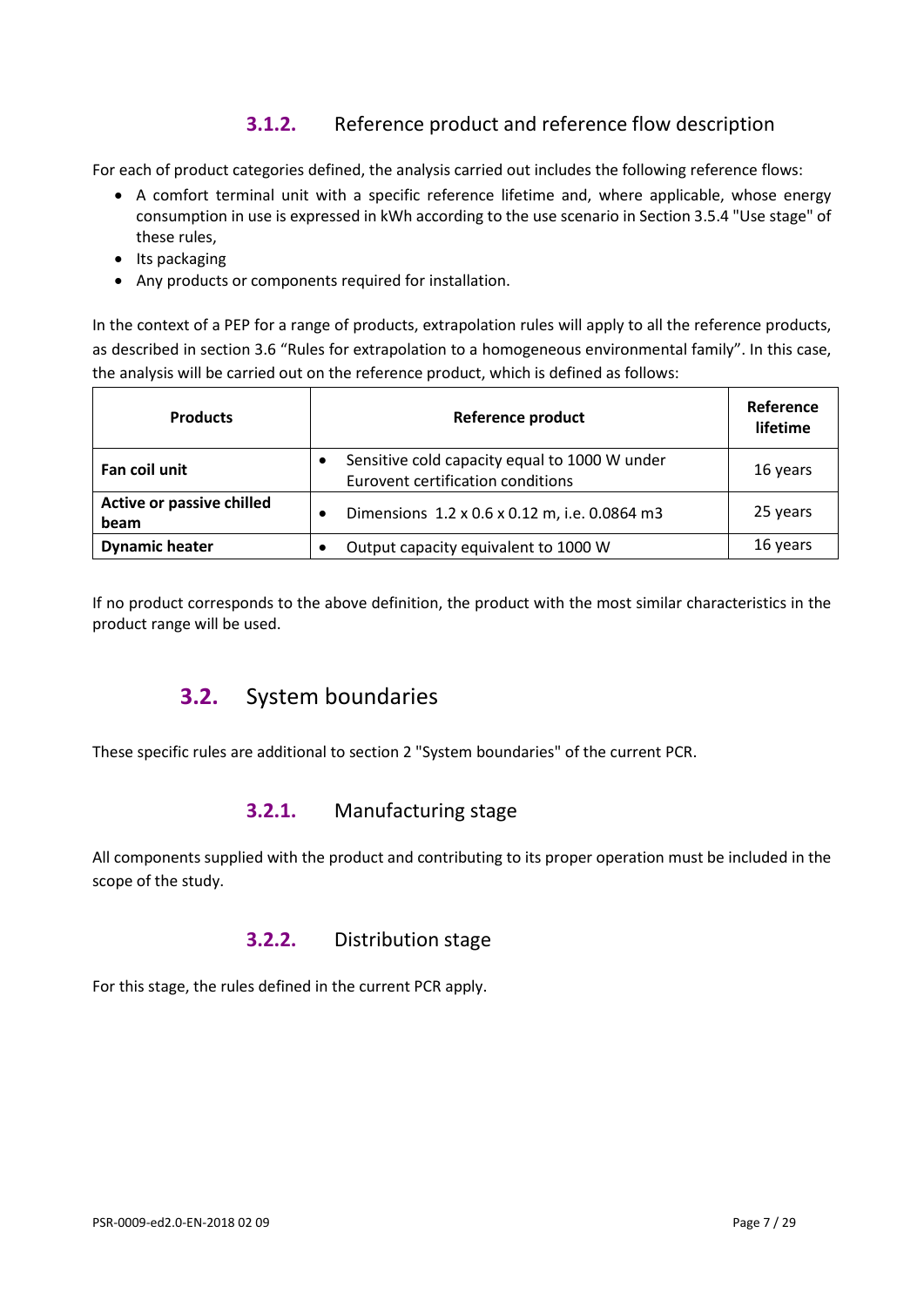## **3.2.3.** Installation stage

Conventionally, the installation of a comfort terminal unit may involve modifications to the structure (e.g. masonry work, electrical connections, addition of cladding, etc., for better aesthetic integration of the product in the building). Any modification to the structure and/or addition of elements not anticipated by the manufacturer is excluded from the scope of the study. The impact of these operations must be calculated by the user of the declaration if desired according to the installation elements used during the worksite phase.

The treatment of packaging waste is, however, included. The packaging waste produced during the installation phase should be disposed of by the installer once the equipment has been installed.

## **3.2.4.** Use stage

Once the unit is installed, the COMFORT TERMINAL UNIT use stage includes:

- Energy consumption (applicable to FAN COIL UNITS and DYNAIMC RADIATORS).
- Energy conversion (into heating and/or cooling and/or ventilation),
- Standby consumption by electronic components,
- Any functions used to optimise energy consumption,
- Service operations for maintenance.

Additional CHILLED BEAM components that consume energy, such as electronic controls, built-in light fixtures, back-up heating, etc. might not fall within the scope of the study because they are not always supplied by the manufacturer with the product.

## **3.2.5.** End-of-life stage

<span id="page-7-0"></span>For this stage, the rules defined in the current PCR apply.

# **3.3.** Cut-off criteria

<span id="page-7-1"></span>The rules specified in section 2.3 "Cut-off criteria" of the current PCR (PEP-PCR-ed3-EN- 2015 04 02) apply.

# **3.4.** Specific allocation rule

These specific rules are additional to section 2.4 "Rules for allocation between co-products" of the current **PCR** 

Where primary data are shared with products other than those covered by these specific rules, the impact calculation is determined according to the mass of products manufactured.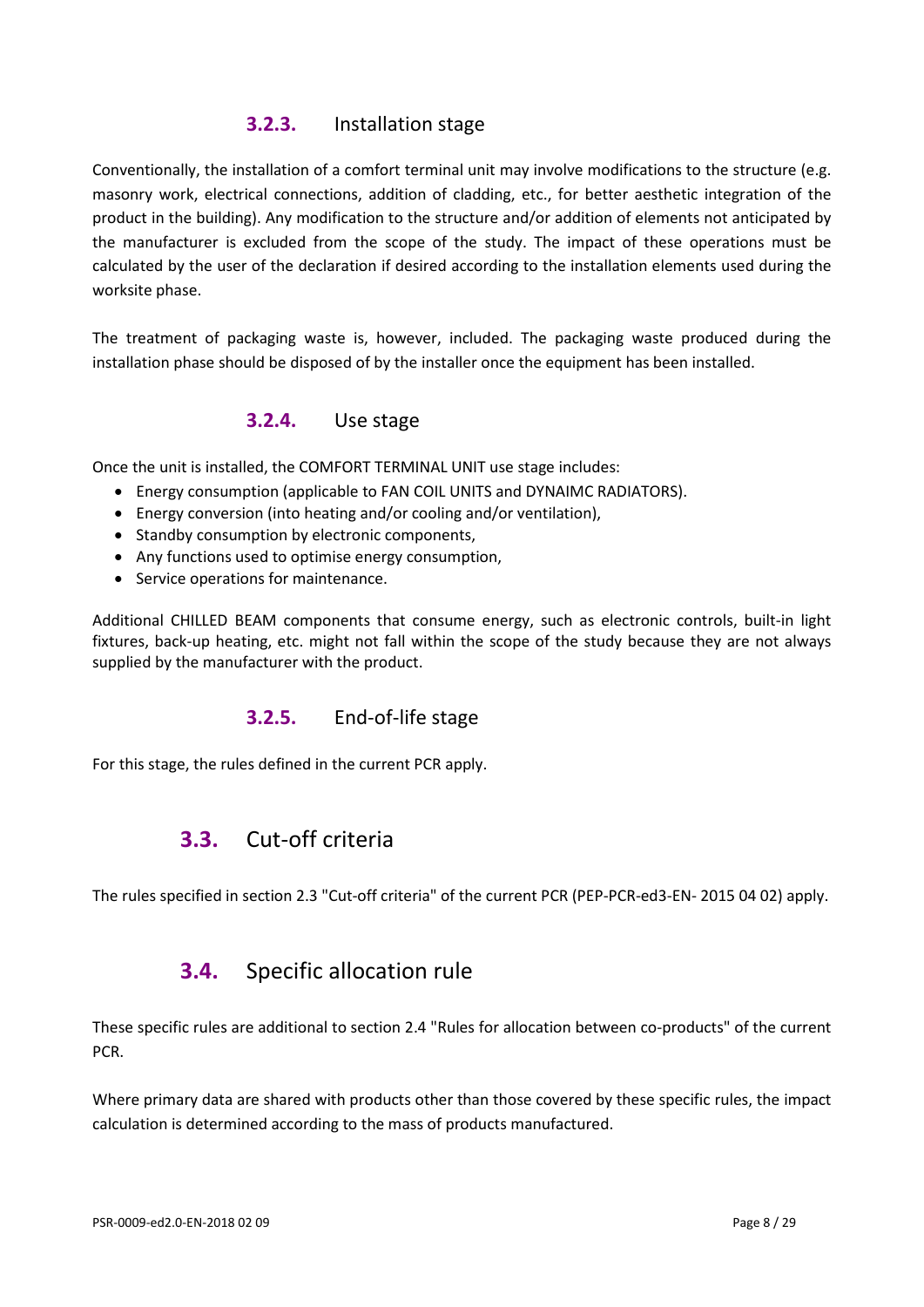# **3.5.** Development of scenarios (default scenarios)

<span id="page-8-0"></span>These specific rules are additional to the section on "Development of scenarios (default scenarios)" of the current PCR.

## **3.5.1.** Manufacturing stage

A COMFORT TERMINAL UNIT is composed of:

- Components directly made by the manufacturer
- Or components ready to be fitted together.

The rules defined in section 3.8 "Requirements for collecting primary and secondary data" of these specific rules apply.

#### **3.5.1.1.** Waste generated during the manufacturing stage

Waste generation and treatment are included in the manufacturing stage.

Manufacturers can dispose of manufacturing waste themselves or arrange for it to be disposed of. The LCA report shall specify how the manufacturer, or any person working for him or on his behalf fulfils the requirements of these stages, by distinguishing between hazardous manufacturing waste and nonhazardous manufacturing waste and providing evidence of such claims.

When the treatment processes are known (waste-to-energy recovery, burying, incineration without recovery), they shall be presented and justified in the LCA report and the associated environmental impacts shall be taken into account.

For products exploitation (recycling, re-use or incineration as fuel for energy production), environmental impacts must be considered in the life cycle analysis for COMFORT TERMINAL UNITS, as shown in section 2.5.6 "End of life treatment scenarios" from the current PCR.

The justification for the treatment processes must then be accompanied in the LCA report by the justification for the treatment systems and the recovery rate for each type of waste (e.g. via an annual report on the end-of-life processing of equipment by an eco-organisation).

When the manufacturer does not provide evidence of the processes used to treat the waste generated during the manufacturing stage of the product in question, the treatment process shall be calculated by default as follows:

- For nonhazardous waste: Mass of raw product x 0.30 = 50% of incinerated waste (without waste-toenergy recovery) and 50% of buried waste.
- For hazardous waste: Bare product mass x 0.30 = 100% incinerated waste (without waste-to-energy recovery).

When the worst performer value is used by default, no waste-to-energy recovery will be taken into account. The production of this lost material must be taken into account.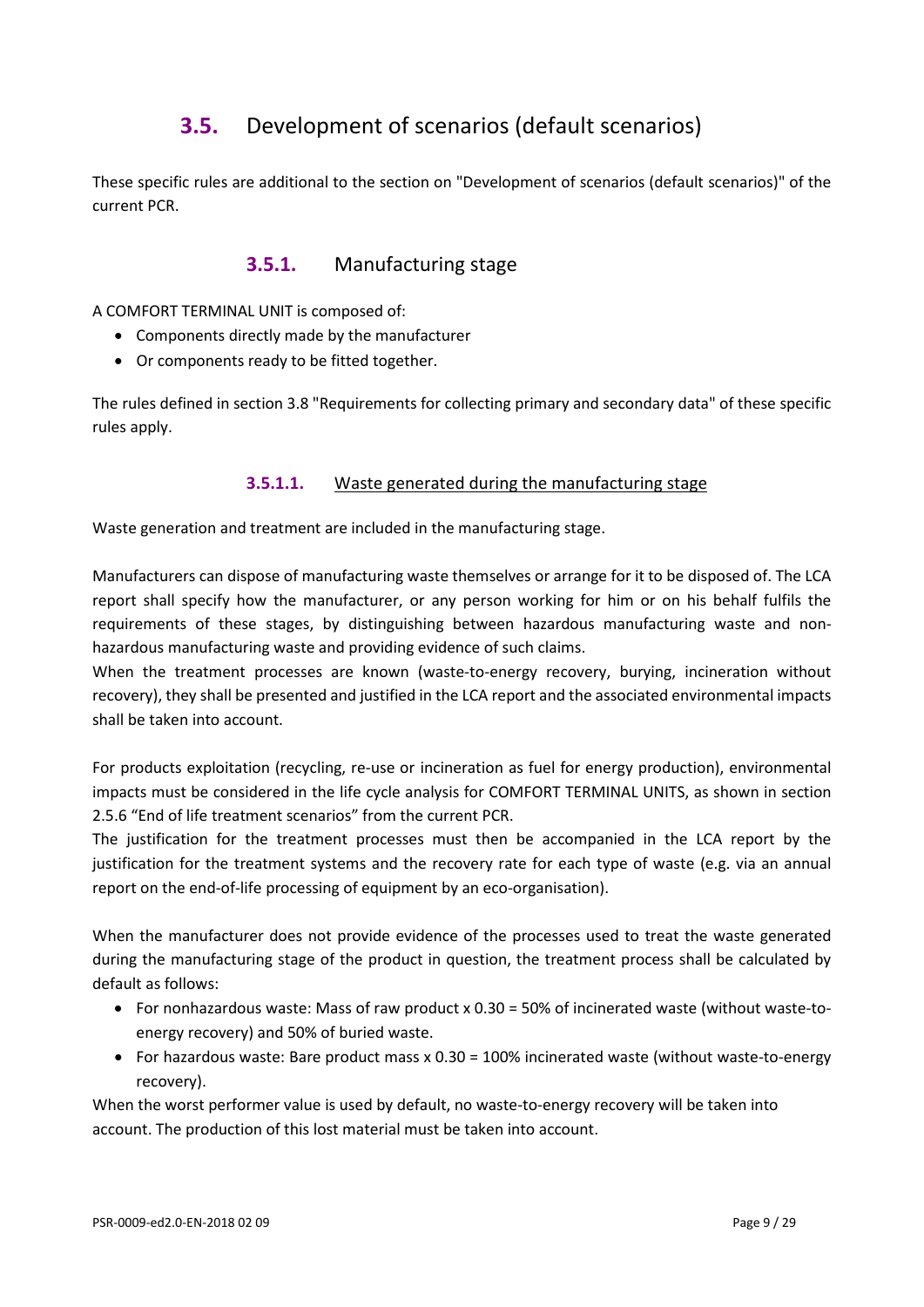By sector-based agreement, the transport stage for this waste shall be taken into account, assuming that it is trucked over a distance of 100 km.

## **3.5.2.** Distribution stage

The distribution stage applicable to comfort terminal units must be analysed in accordance with the PCR section 2.5.3 "transport scenarios".

## **3.5.3.** Installation stage

Installation conditions mean any process, component, energy or consumption and/or emission required to install a comfort terminal unit. The installation conditions do not imply that particular consumables and/or products to be itemised shall be used, provided that an installation template wall bracket has already been included during the manufacturing stage.

In the absence of a wall-mount that serves as a mounting template, the supporting report specifies the elements required for the installation of the comfort terminal unit. These elements must be described and inventoried in the LCA report in the installation stage.

The treatment of packaging waste is included. The packaging waste produced during the installation phase should be disposed of by the installer once the equipment has been installed.

## **3.5.3.1.** Waste generated during the installation phase

The end of life of the packaging, whose production is taken into account during the manufacturing stage, is taken into account during the installation stage.

The packaging waste from produced during the installation stage is classed as non-hazardous waste and, in principle, shall be disposed of by the installer once the equipment has been installed.

| On the packaging mass                                                                            | Cardboard, wood, corn starch,<br>cellulose | <b>Plastic and other products</b><br>considered as non-hazardous<br>waste |
|--------------------------------------------------------------------------------------------------|--------------------------------------------|---------------------------------------------------------------------------|
| Percentage of packaging recycled<br>at end of life                                               | 89%                                        | 21%                                                                       |
| Percentage of packaging recovered<br>for energy production at end of life                        | 8%                                         | 32%                                                                       |
| Percentage of packaging<br>incinerated (50%) and buried (50%)<br>without recovery at end of life | 3%                                         | 47%                                                                       |

Its processing is calculated as follows, by default<sup>[2](#page-9-0)</sup>:

Any other packaging material must be considered as buried.

l

<span id="page-9-0"></span> $2$  Extract from the ADEME "Recycling report 1999-2008: Materials and recycling listed by sector - general summary", 2010, in particular page 63.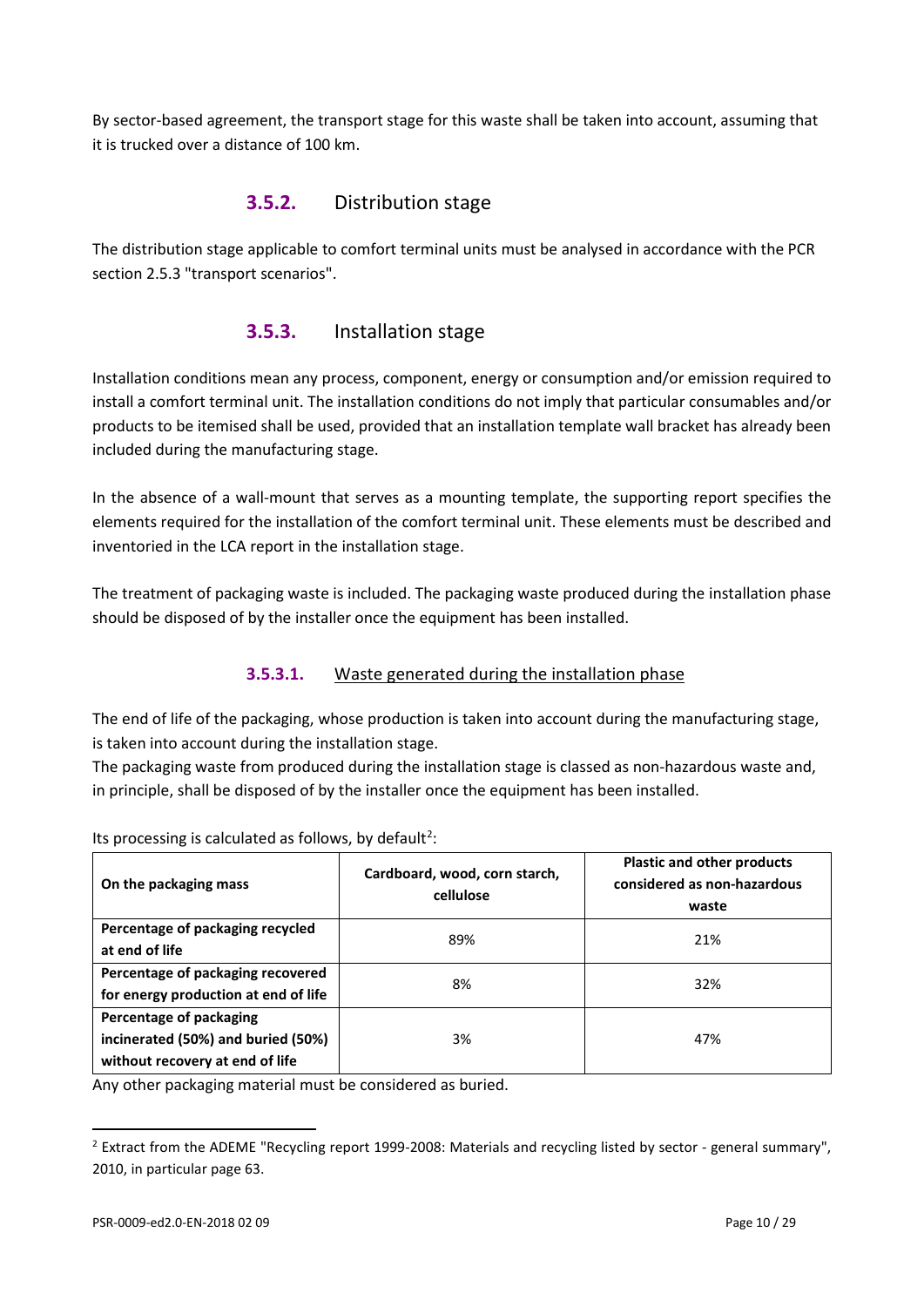By sector-based agreement, the transport stage for this waste shall be taken into account, assuming that it is trucked over a distance of 100 km.

Plastic film, straps, packing notes, labels or any other paper on or inside the package are considered to be insignificant and will not be included in the life cycle assessment for packaging waste if these items represent in total less than 50% of the total mass of the packaging.

## **3.5.4.** Use stage

The energy consumption of a comfort terminal unit shall be expressed in kWh of final energy, in compliance with the specifications of the reference product analysis, as defined in section 3.1 "Functional unit and reference flow" of these specific rules, according to the COMFORT TERMINAL UNIT typologies described below.

The PEP shall specify the operating water systems used to determine the energy consumption of the comfort terminal unit according to current EN standards and/or the Eurovent certification program. The following sentence must be included in the PEP: "The power consumed depends on the conditions of use and operation of the building concerned. "

#### **3.5.4.1.** Fan coil unit

#### *3.5.4.1.1. Energy consumption*

For fan coil units, electricity consumption in the use stage during the reference lifetime can be expressed as follows:

 $C (kWh) = (C_{hot} + C_{cold} + C_{standby}) * RLT$ 

 $=$   $[(t_{HOT} * (5\% \text{ Pelect } + 25\% \text{ Pelec } + 70\% \text{ Pelec })))$ 

- $+$  (t<sub>COLD</sub>  $*$  (5% PelecHS + 30% PelecMS + 65% PelecLS))
- + Cstandby]
- \* RLT

Where:

C = electricity consumption of the fan coil unit expressed in kWh

 $C_{Hot}$  = annual electricity consumption in heating mode of the fan coil unit expressed in kWh/year

 $C_{\text{cold}}$  = annual electricity consumption in cooling mode of the fan coil unit expressed in kWh/year

Cstandby = annual standby electricity consumption of a fan coil unit expressed in kWh/year

 $t_{HOT}$  = operating time in heating mode in winter in hours

 $t_{\text{COLD}}$  = operating time in cooling mode in summer in hours

Pelec = electrical power input at the different fan operating speeds as defined for the Eurovent high-speed

"HS", medium speed "MS" and low speed "LS" certification in kW

RLT = reference lifetime of the device in years.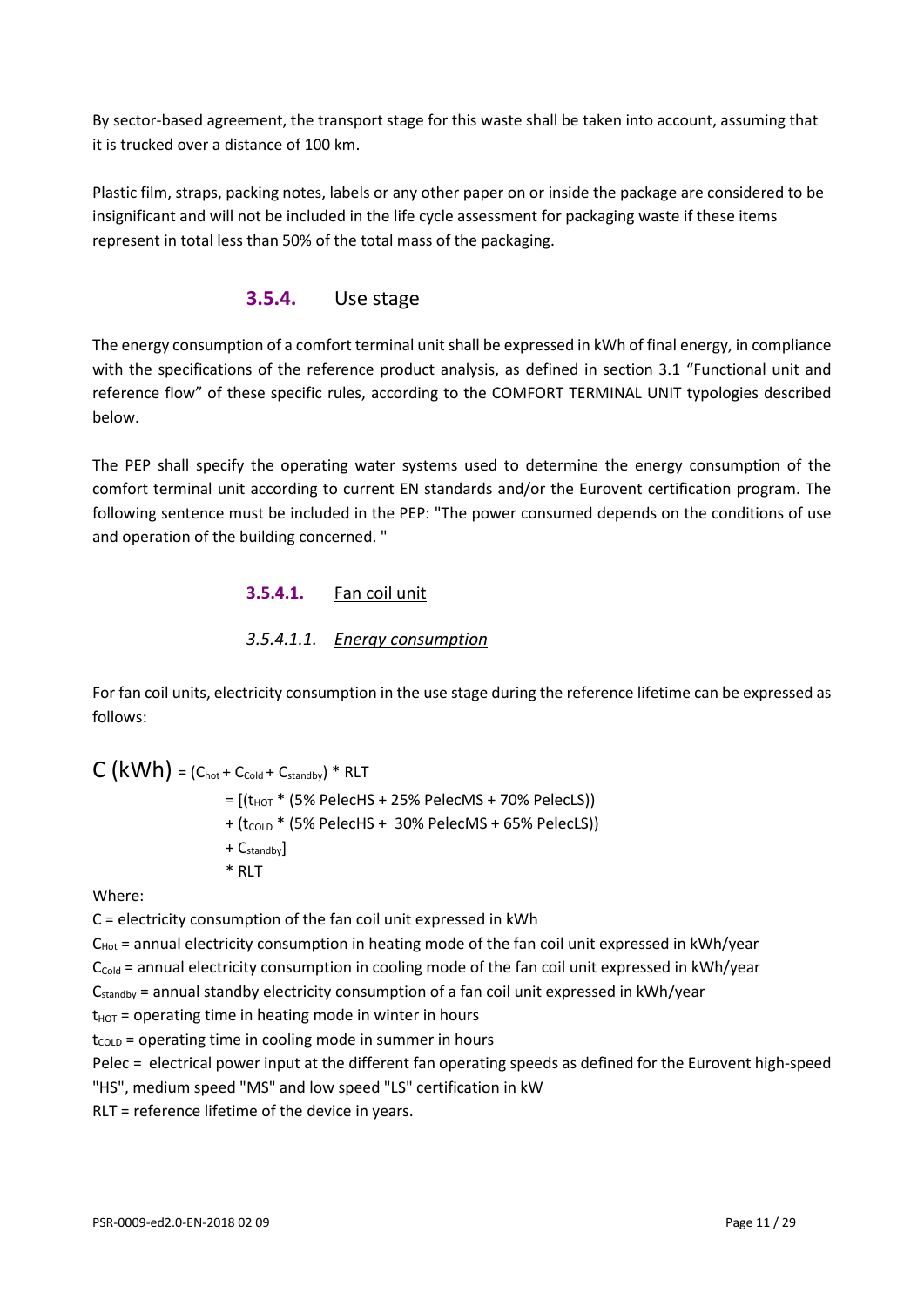By default, the operating times<sup>[3](#page-11-0)</sup> applied are:

- 1500 hrs in winter
- 1100 hrs in summer.

By default, the annual standby consumption of the unit is equal to the electrical power input, 2 W by default, multiplied by the number of hours the fan coil unit remains on standby, i.e.:  $2 * (8760 - 1500 - 1100) = 2 * 6160 = 12.32$  kWh/year.

The PEP shall mention the Eurovent Certification energy class.

For ducted fan coil units, the following sentence must be included in the PEP: "Ducted fan coil units must be combined with an appropriately sized return air and air blower diffuser."

#### *3.5.4.1.2. Liquid waste*

A quantity of water, expressed in litres, discharged from fan coil units is taken into account by default. The discharged water is often dirty water that, for lack of more precise information, can be only modelled by water alone.

By sector-based agreement, the formula used to calculate the number of litres of condensate discharged from each device is:

#### **Q (litres) = (Total capacity in W – Sensitive capacity in W) \* summer operating time / 680**

The capacities used are those given in the Eurovent conditions for indoor air and water systems. If applicable, this data shall be mentioned in the PEP.

#### **3.5.4.2.** Chilled beam

Chilled beams do not use electrical power in operation. The following note must be added to the Use stage - energy consumption section of the PEP: "Active chilled beams shall be connected to an appropriately dimensioned air handling unit."

 $\overline{a}$ 

<span id="page-11-0"></span><sup>&</sup>lt;sup>3</sup> Times obtained from RT 2012 scenarios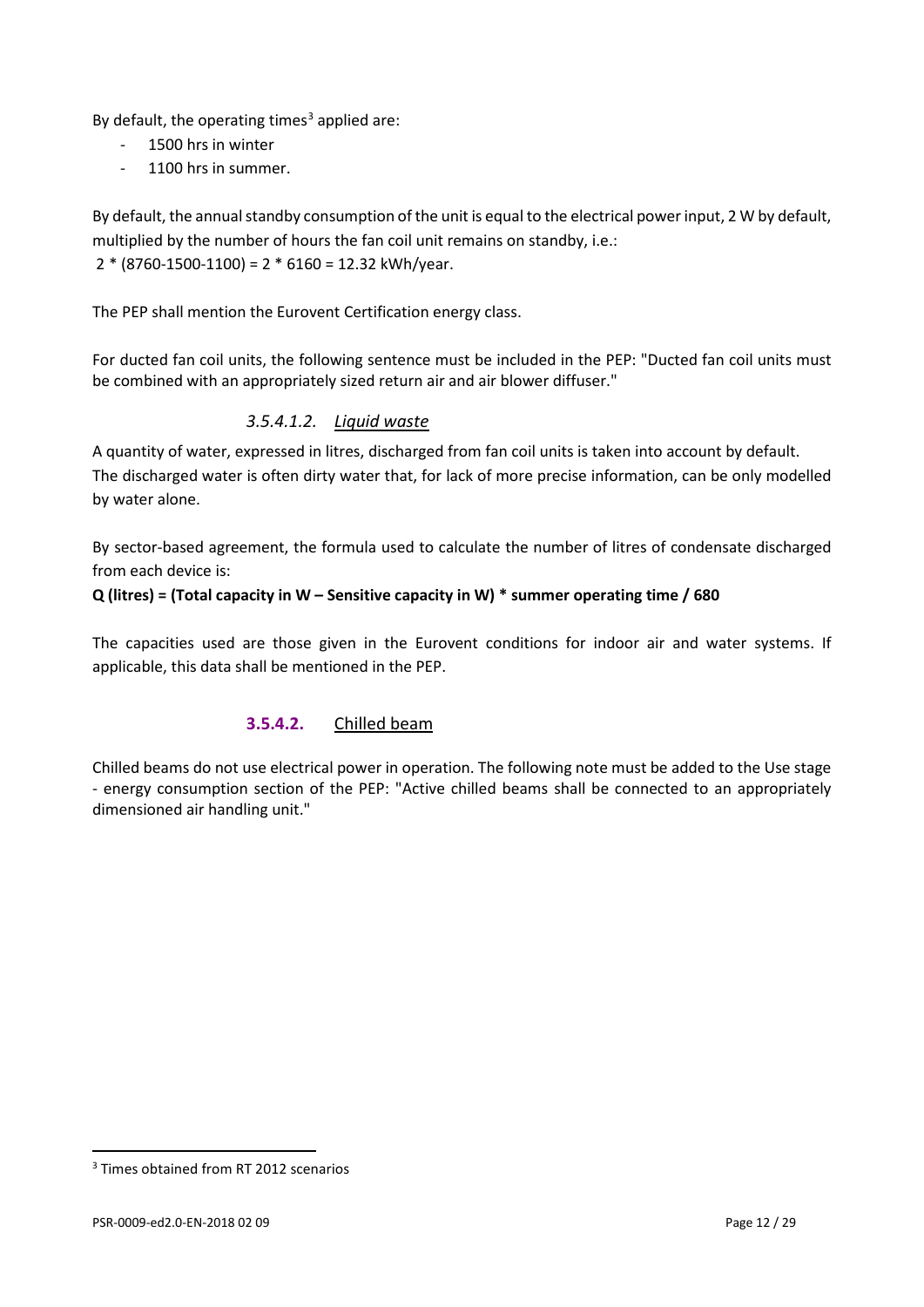#### **3.5.4.3.** Dynamic heater

## *3.5.4.3.1. Energy consumption*

The electricity consumption of a dynamic heater during the reference lifetime is calculated as follows:

$$
C(kWh) = (C_{\text{hot}} + C_{\text{cold}} + C_{\text{standby}}) * \text{RLT}
$$

Where:

C = electricity consumption of a device expressed in kWh

 $C_{Hot}$  = annual electricity consumption in heating mode of a dynamic heater expressed in kWh/year  $C_{\text{cold}}$  = annual electricity consumption in cooling mode of a dynamic heater expressed in kWh/year  $C_{\text{standby}}$  = annual standby electricity consumption of a dynamic heater expressed in kWh/year RLT = reference lifetime of the device in years.

The inclusion of energy-saving functions shall be justified in the LCA report, which shall also specify their certification by an independent laboratory associated with the product category mentioned in this PSR. For lack of certification, these functions shall be indicated and justified in the LCA report and up to 50% of the associated percentage of energy savings taken into account, by sector-based agreement.

## *Calculation of Chot*

The electricity consumption of a dynamic heater in heating mode is determined by the formula:

 $C_{hot} = (C_{fan} + C_{back-up})$  $=$   $[(t_{HOT} * (5\% PelecHS + 25\% PelecMS + 70\% PelecLS))] + (t_{EB} * Pelec_{EB})]$ 

Where:

 $C_{fan}$  = annual electricity consumption of the fan, expressed in kWh  $C_{\text{back-up}}$  = annual electricity consumption of any electrical back-up equipment, expressed in kWh Pelec = electrical power input at the different fan operating speeds as defined for the Eurovent high-speed "HS", medium speed "MS" and low speed "LS" certification in kW Pelec $_{EB}$ : electrical power input by the electrical back-up equipment in kW  $t_{HOT}$  : operating time in heating mode in winter in hours  $t_{EB}$  = operating time of electrical back-up equipment in hours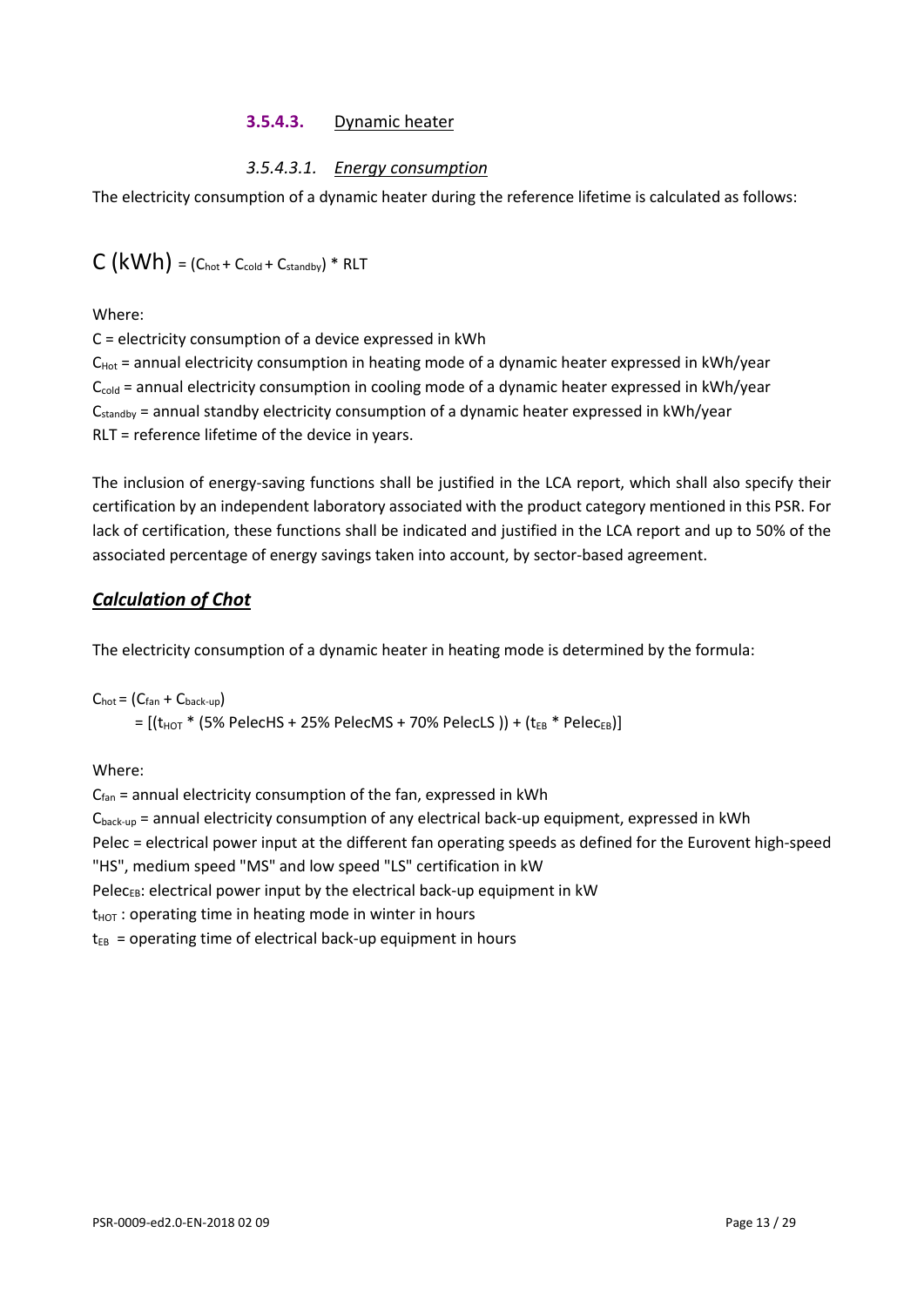By default, the following hypotheses are adopted:

- Electrical back-up equipment is only used two hours per day in mid-season from 15 April to 20 June and from 22 September to 14 October (90 days), i.e. 180 hours,
- The operating time of the appliance in hot mode in winter is 4368 h, i.e. 182 days, considering the legal heating period of 15 October to 15 April.

## *Calculation of CCold*

RT 2012 weather data is used in the H2b climatic area as described in RT 2012 to determine the number of hours the device operates in cold/cooling mode. The cumulative number of hours starts at an outdoor temperature higher than 25°C, as stipulated by the French Building and Housing Code.

| Outdoor air temperature | Hours/year |
|-------------------------|------------|
| 26                      | 59         |
| 27                      | 54         |
| 28                      | 22         |
| 29                      | 7          |
| 30                      | 6          |
| 31                      | 5          |
| 32                      | 1          |
| 33                      | 0          |
| 34                      | 0          |
| 35                      | 0          |
| Total                   | 154        |

The annual electricity consumption of a dynamic heater in cooling mode C<sub>cold</sub> expressed in kWh/year is defined on the assumption that the cooling capacity generated by the device at Delta T  $10^{\circ}C^4$  $10^{\circ}C^4$  is always lower than the needs of the theoretical reference part. We can therefore deduce that the device will operate permanently at the maximum ventilation speed.

The following formula is obtained:

 $C_{\text{cold}} = (154 * \text{Pe}(\text{vmax}))$ 

#### Where:

l

 $Pe<sub>(vmax)</sub>$  = maximum electrical power of the device (heating element) in kW

<span id="page-13-0"></span> $4$  Delta T de 10°C corresponds to the difference in temperature between the average temperature of the emitter and the ambient temperature for a water system at 7/12°C.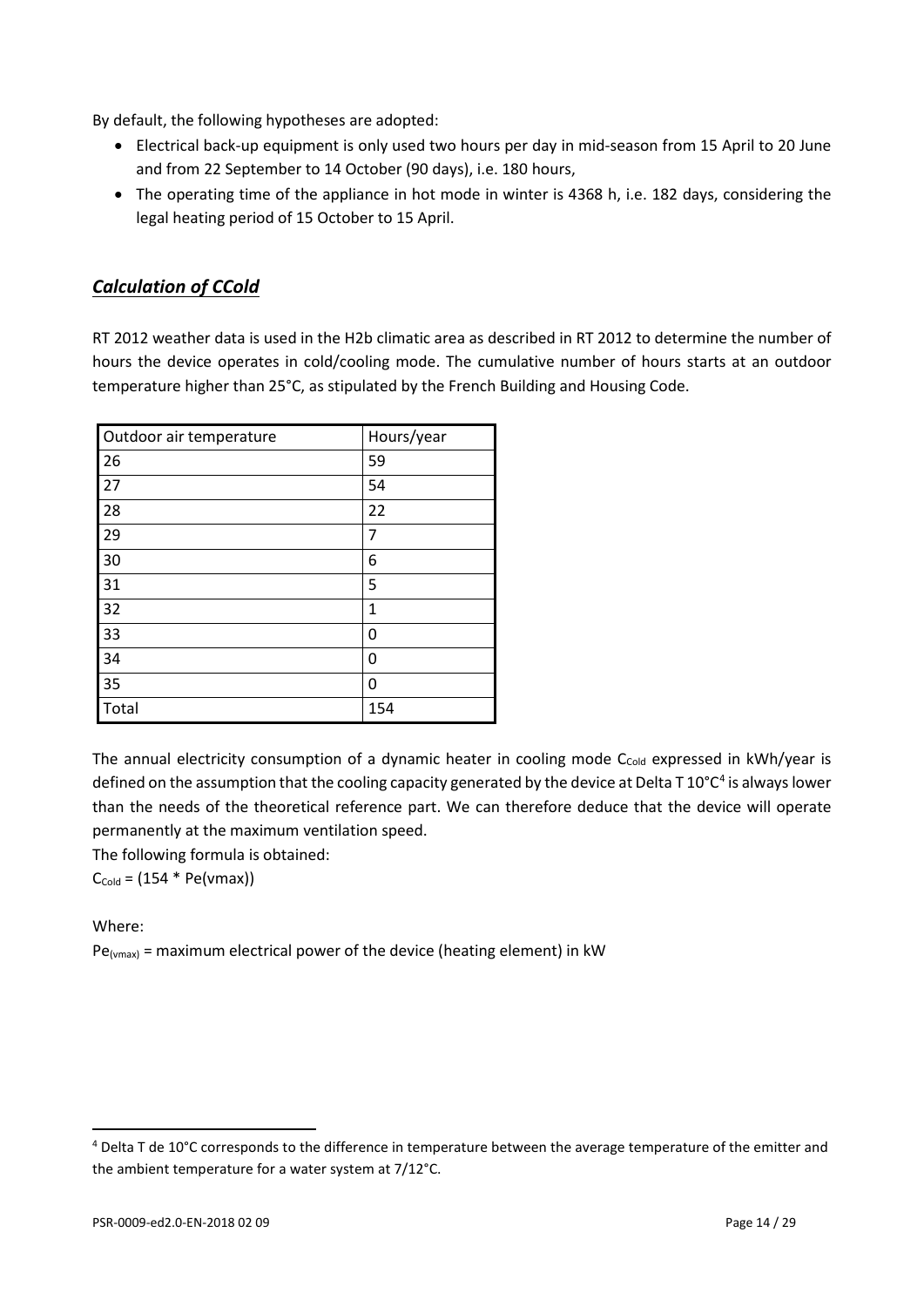Example:

For a dynamic heater, model X, the manufacturer shall state the:

| Electricity consumption of the device (kW) | $ Pe($ vmax $)  4.96.10^{-3}$ |
|--------------------------------------------|-------------------------------|
|--------------------------------------------|-------------------------------|

The annual electricity consumption of this device in cooling mode is therefore:  $C_{\text{cold}} = (154*4.96 \times 10^{-3}) = 0.76 \text{ kWh/year}$ 

#### *Calculation of Cstandby*

The annual electricity consumption of a dynamic heater,  $C_{\text{standby}}$  expressed in kWh/year, is defined by considering that the device still on outside the use ranges in heating and/or cooling mode.

The analysis will be carried out for a new construction in climatic zone H2b according to the criteria for the number of heating and cooling hours required as defined by RT 2012.

The following formula is used to calculate  $C_{\text{standby}}$ :

 $C_{\text{standby}}$  = P $\mathsf{e}_{\text{standby}}$  \* (H<sub>year</sub> – H<sub>hot</sub> – H<sub>cold</sub>) / 1000

Where:

Pe<sub>standby</sub> = electric power input by the electronic components in standby mode expressed in W. Value to be justified in the LCA report; otherwise it will be set, by default, at 2 W

 $H<sub>year</sub>$  = number of hours per year = 8760 h

 $H<sub>hot</sub>$  = number of operating hours in heating mode = 1500 h + 158 h = 1658 h

 $H_{cold}$  = number of operating hours in cooling mode (T<sub>ext</sub> > 25°C) = 154 h

For a non-reversible device only used for heating,  $H_{cold}$  will be assumed to be = 0 h.

#### Example:

For a dynamic heater, model X, the manufacturer shall state the:

| Electricity consumption of the device in standby mode (W) | $P_{\text{Cstandby}}$ 0.44 |  |
|-----------------------------------------------------------|----------------------------|--|
|-----------------------------------------------------------|----------------------------|--|

Cstandby is calculated asfollows:  $C_{\text{standby}}$  (0.44 x (8760 – 1658 – 154)) / 1000 = 3.06 kWh/year

## **3.5.5.** Maintenance stage

If parts are to be replaced during the service life of the product, in compliance with the manufacturer's specifications, the impact of their manufacture, distribution and installation will have to be taken into account. The replacement of parts due to malfunction will not be taken into account.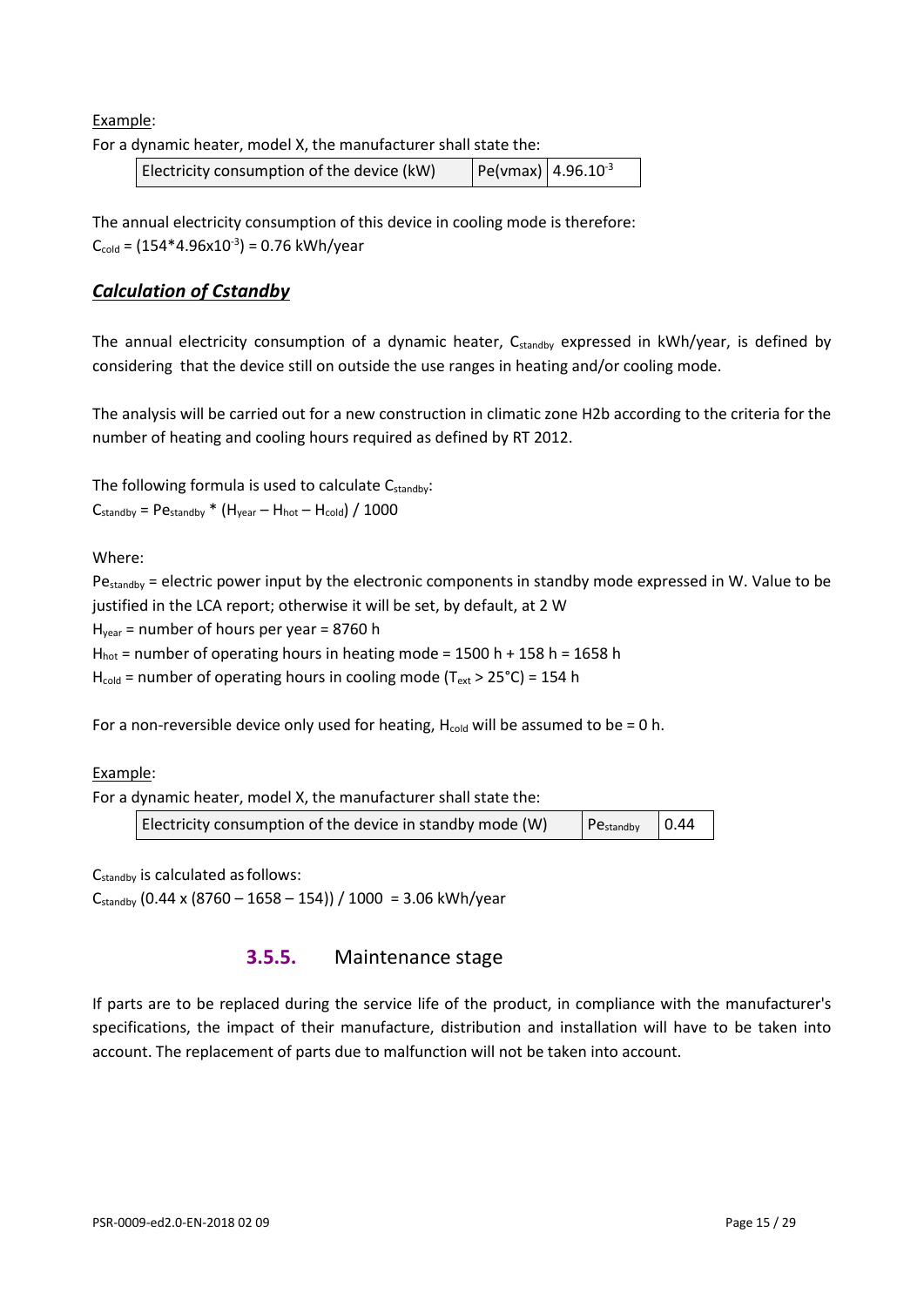For lack of available information, COMFORT TERMINAL UNITS require maintenance based on the following considerations:

| Equipment             | Type of intervention over the | Frequency over the       |
|-----------------------|-------------------------------|--------------------------|
|                       | <b>RLT</b>                    | <b>RLT</b>               |
| Fan coil unit         | Filters                       | Twice a year             |
|                       | Motor-driven fan              | Once                     |
| <b>Chilled beam</b>   | $\overline{\phantom{0}}$      | $\overline{\phantom{a}}$ |
| <b>Dynamic heater</b> | Filter                        | Once a year              |

The treatment of any other waste generated by the installation and maintenance stages, essential for the COMFORT TERMINAL UNIT to operate correctly, and not specified in the above-mentioned list, shall be taken into account and justified in the LCA report.

If a new product on the market requires maintenance or consumables not taken into account in this document, these items will be included in the analysis.

By sector-based agreement, the transport stage for this waste shall be taken into account, assuming that it is trucked over a distance of 100 km.

#### **3.5.5.1.** Waste generated during the maintenance stage

The manufacture of spare parts as well as the end-of-life of the waste generated during the maintenance stage (spare parts end-of-life) are taken into account in the use stage.

The material components, as specified in Section 3.5.5 "Maintenance stage" of the present document, must be considered as "waste generated during the maintenance stage" and their end-of-life must be considered here.

The end-of-life of these elements is then handled the same way as described in Section 3.5.6 "End-of-life stage" of the present document.

By sector-based agreement, the transport stage for this waste shall be taken into account, assuming that it is trucked over a distance of 100 km.

## **3.5.6.** End-of-life stage

Within the European Union, waste generated by comfort terminal units containing electric or electronic components is classed as WEEE (Waste from Electrical and Electronic Equipment).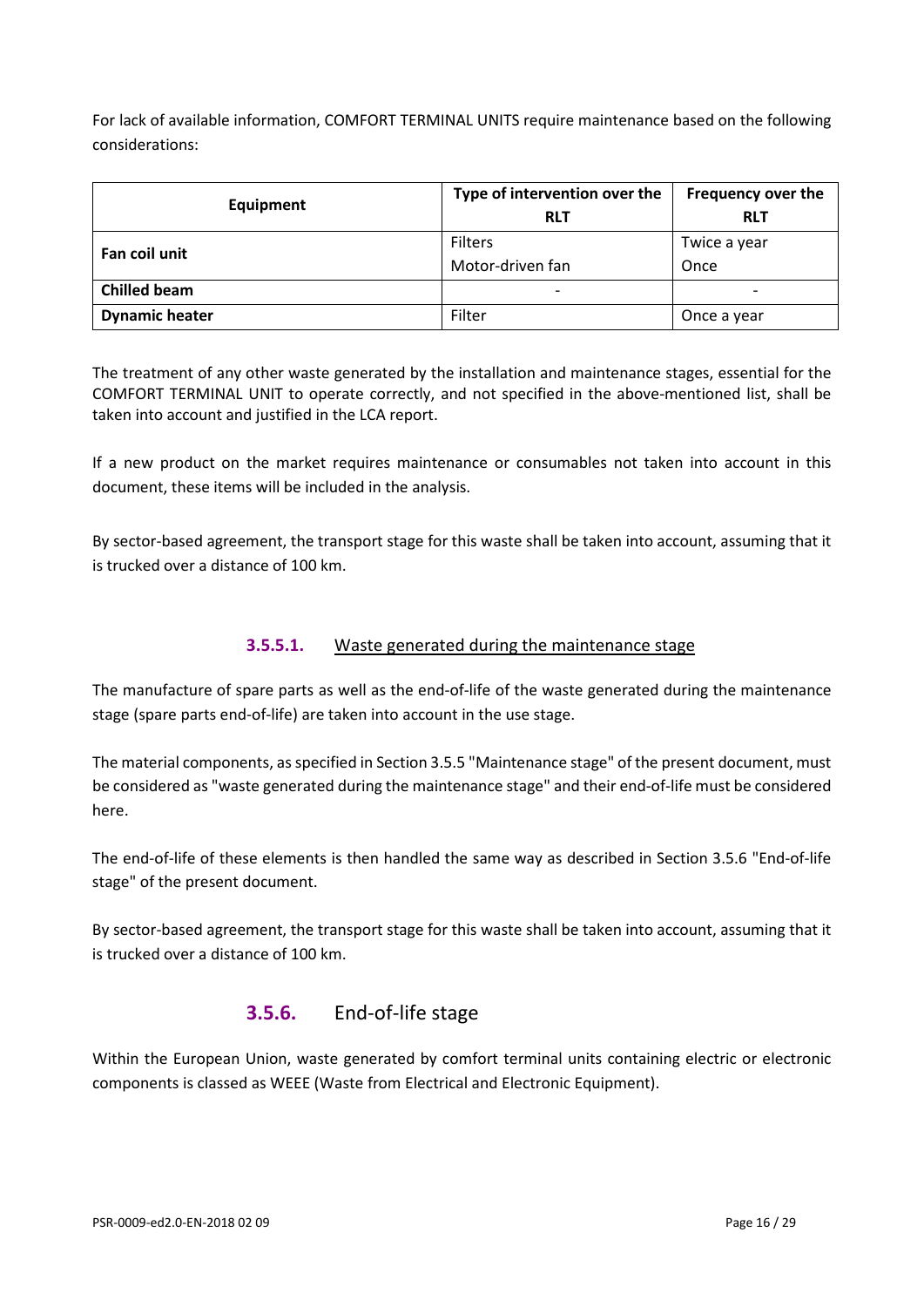The LCA report will explain the organisation of known disposal and/or recovery systems, the associated environmental impacts and how the manufacturer meets these requirements, if applicable. These items will determine the applicable end-of-life treatment (case 1, 2 or 3 explained below).

If the end-of-life treatment of equipment not included in the WEEE has not been justified, it will be treated as for case 4 below.

With regard to recovery processes, the analysis will focus on all the stages of the system, up to intermediate storage prior to reuse.

| On the bare product<br>mass                                                      | Case 1:<br>recovery of at least<br>80% (75% of which is<br>to be<br>recycled/reused) <sup>5</sup> | Case 2:<br>recovery of less than<br>80% (75% which is<br>to be<br>recycled/reused) <sup>7</sup> | Case 3:<br>no evidence of<br>recovery <sup>7</sup> | Case 4:<br>equipment not<br>covered by the<br>WEEE <sup>7</sup> |
|----------------------------------------------------------------------------------|---------------------------------------------------------------------------------------------------|-------------------------------------------------------------------------------------------------|----------------------------------------------------|-----------------------------------------------------------------|
| Percentage of<br>product recycled at<br>end of life                              | 75 %                                                                                              | 40 %                                                                                            | 20 %                                               | 60%                                                             |
| Percentage of<br>product recovered<br>for energy<br>production at end of<br>life | 5 %                                                                                               | 0%                                                                                              | 20 %                                               | 20%                                                             |
| Percentage of<br>product incinerated<br>without recovery at<br>end of life       | 10 %                                                                                              | 30 %                                                                                            | 30%                                                | 10%                                                             |
| Percentage of<br>product buried<br>without recovery at<br>end of life            | 10 %                                                                                              | 30 %                                                                                            | 30%                                                | 10%                                                             |

For lack of specific justified information, the values specified below will be used:

By sector-based agreement, the transportation to collect the end-of-life product and convey it from the location of use to its final treatment site is calculated according to an assumption that it is carried by truck over a distance of 100 km.

## **3.5.6.1.** Special case of end-of-life filters

100% of these filters are incinerated without waste-to-energy recovery. 100% of filters containing classified particulates or pollutants are buried without waste-to-energy recovery.

 $\overline{a}$ 

<span id="page-16-0"></span><sup>5</sup> Extract from the ADEME "Recycling report 1999-2008", 2010.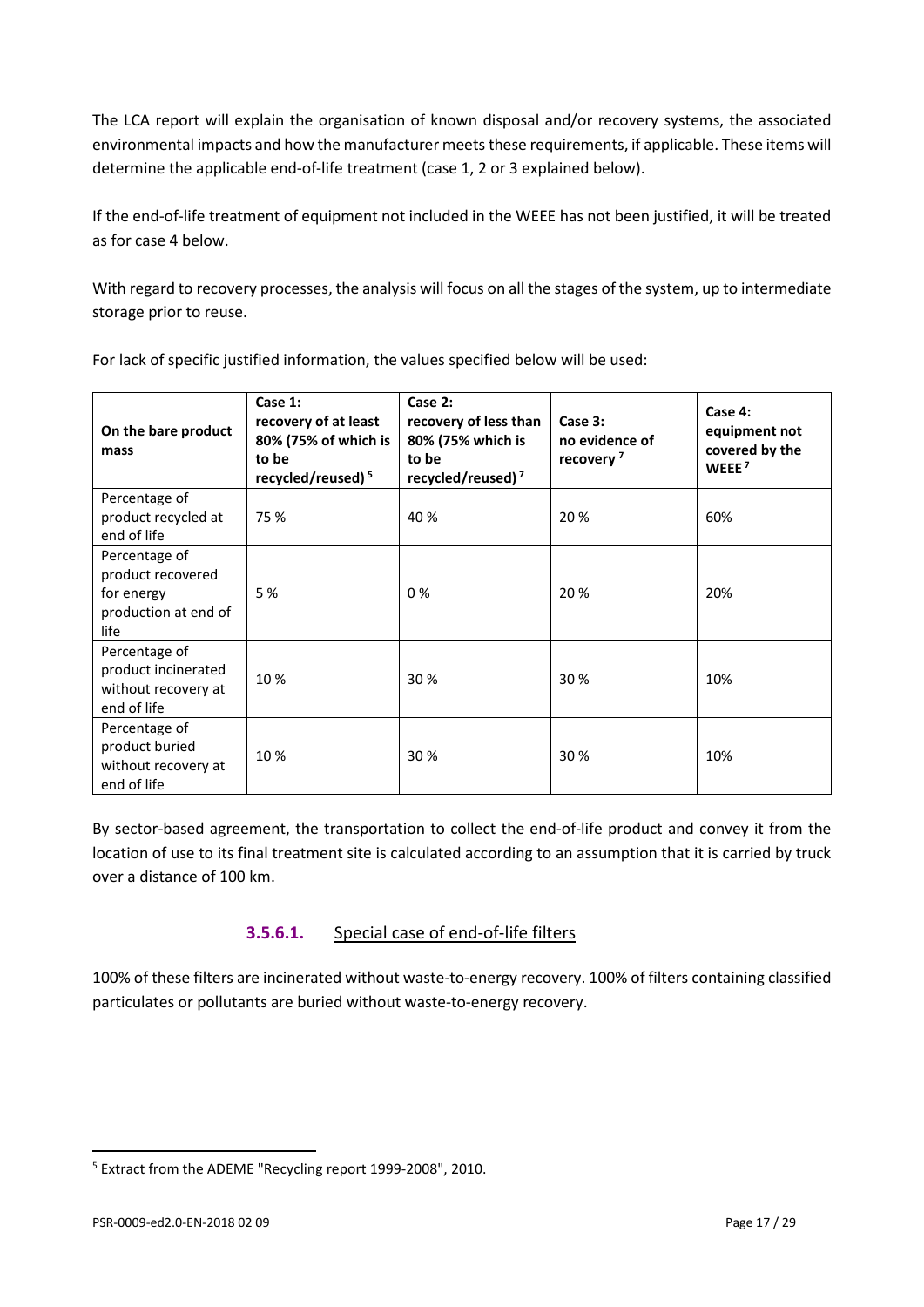# <span id="page-17-0"></span>**3.6.** Rule for extrapolation to a homogeneous environmental family

These rules are additional to section 2.6 "Rules for extrapolation to a homogeneous environmental family" of the PCR.

A homogeneous environmental family means devices from the same range satisfying the following characteristics:

- Identical function
- Same product standard
- Similar manufacturing technology: identical type of materials and identical manufacturing processes

To develop a valid PEP for a range of comfort terminal units, environmental impact weighting factors are applied to all the reference products in the same product range, as specified in section 3.1.2 "Reference product and reference flow description" of these specific rules.

The extrapolation rule or the tables indicating the extrapolation coefficients applicable to the various stages of the life cycle and to each product in the range covered must be stated in the PEP.

When the product range contains none of the reference products defined in section 3.1.2 "Reference product and reference flow description" of these specific rules, the calculation is performed on the product with the most similar characteristics.

# **3.6.1.** Extrapolation rules applicable to fan coil units and dynamic heaters

#### **3.6.1.1.** Extrapolation rule applicable during the manufacturing stage

The environmental impacts produced during the manufacturing stage are directly correlated to the total mass of the product (including packaging).

As the mass of so-called "EEE" components does not change in the same ratio as the other components of the product, it is accepted that they are excluded from the extrapolation coefficient calculation.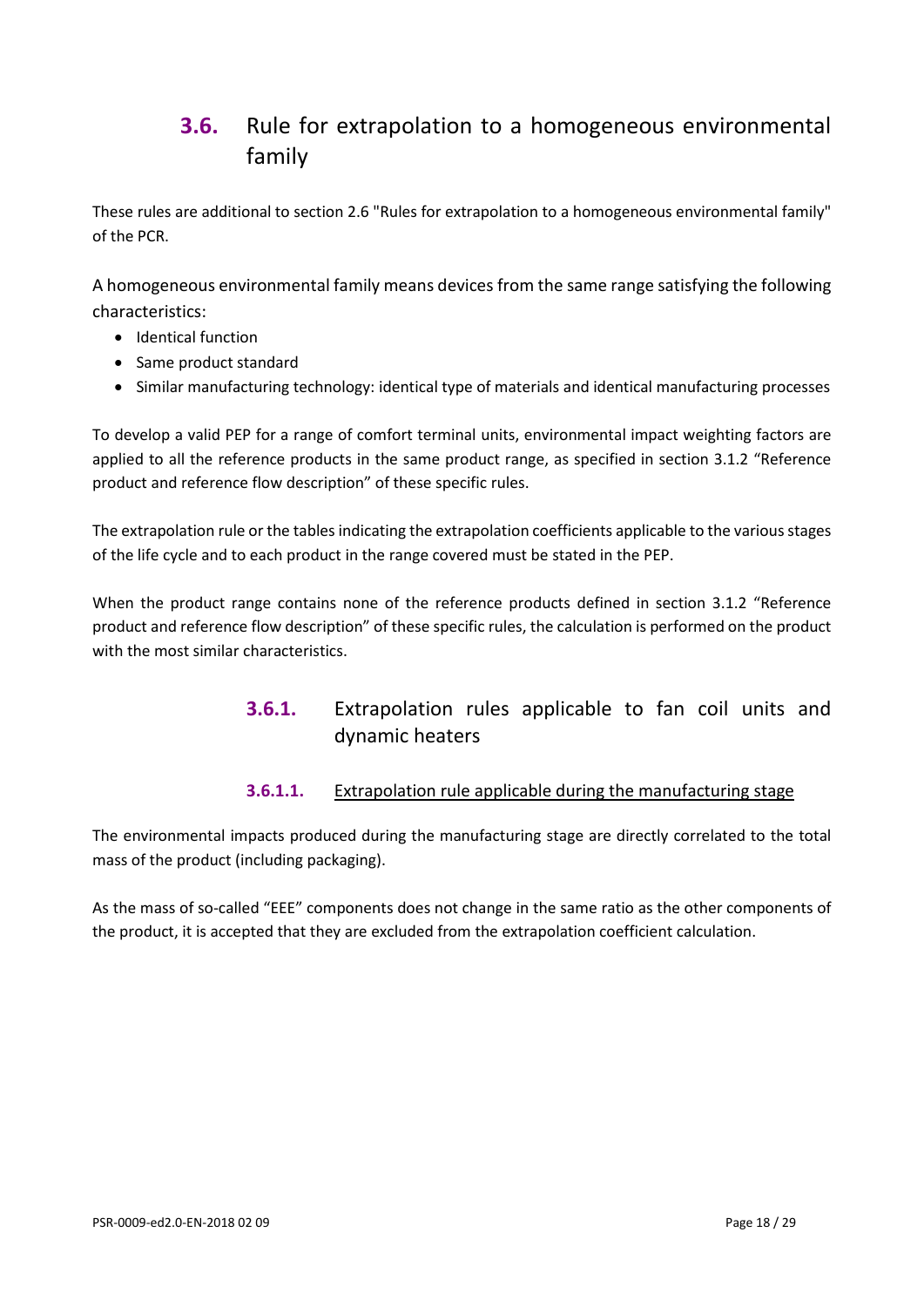For the manufacturing and end-of-life stages, the mass extrapolation coefficient to be applied to the PEP results for any other power from the same range is as follows:

| Coefficient<br><b>on</b><br>the FU scale                                                     | mass of product considered $-$ total mass of EEE components (kg)<br>total mass of the reference product of the range (including packaging),<br>excluding EEE components $(kg)$<br>$\left(\frac{Power\; of\; the\; reference\; product\; (kW)}{Power\; of\; the\; product\; considered\; (kW)}\right)$<br>$\times$ |
|----------------------------------------------------------------------------------------------|-------------------------------------------------------------------------------------------------------------------------------------------------------------------------------------------------------------------------------------------------------------------------------------------------------------------|
| Coefficient<br>on.<br>the scale of the<br>declared<br>product<br>(additional<br>information) | mass of product considered $-$ total mass of EEE components (kg)<br>total mass of the reference product of the range (including packaging),<br>excluding EEE components $(kg)$                                                                                                                                    |

Note: The extrapolation coefficient takes into account the power of the products in order to guarantee consistent environmental impact results between the functional unit, the reference product, and the product under consideration.

The power of the reference product is defined in Section 3.1 "Functional unit and description of the reference flow" of these specific rules.

## **3.6.1.2.** Extrapolation rule in distribution stage

The environmental impacts produced during the distribution stage are directly correlated to the total mass of the product (including any EEE components and the packaging).

For the distribution stage, the mass extrapolation coefficient to be applied to the PEP results for any other power from the same range is as follows:

| Coefficient on the FU scale                                                     | mass of the product considered $(kg)$<br>\total mass of the reference product (kg) $\sqrt$<br>(Power of the reference product (kW) $\setminus$<br>$\sqrt{Pover of the product considered (kW)}$ |
|---------------------------------------------------------------------------------|-------------------------------------------------------------------------------------------------------------------------------------------------------------------------------------------------|
| Coefficient on the scale of<br>the declared product<br>(additional information) | mass of the product considered $(kg)$<br>\total mass of the reference product (kg) $\sqrt{ }$                                                                                                   |

#### **3.6.1.3.** Extrapolation rule in installation stage

The environmental impacts produced in the installation stage are directly correlated to the mass of the packaging of the product concerned or the reference product.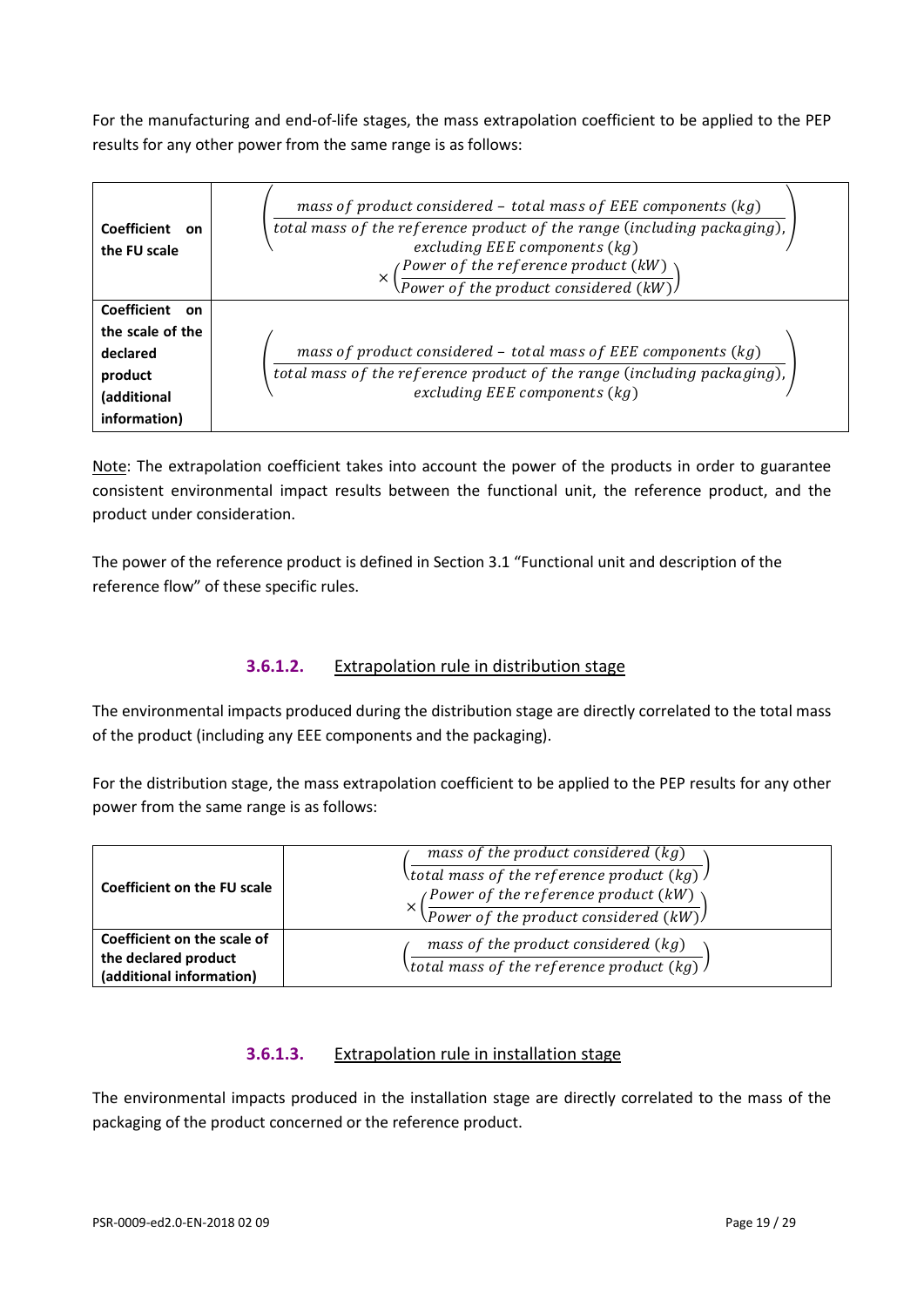For the installation stage, the mass extrapolation coefficient to be applied to the PEP results for any other power from the same range is as follows:

| Coefficient on the FU<br>scale                                                  | (Mass of the packaging of the product considered (kg))<br>$\backslash$ Mass of the packaging of the reference product (kg)<br><i>(Power of the reference product <math>(kW)</math>)</i><br><i><u><b>Nower of the product considered (kW)</b></u></i> |
|---------------------------------------------------------------------------------|------------------------------------------------------------------------------------------------------------------------------------------------------------------------------------------------------------------------------------------------------|
| Coefficient on the scale of<br>the declared product<br>(additional information) | Mass of the packaging of the product considered $(kg)$<br>$\backslash$ Total mass of the packaging of the reference product (kg) $\backslash$                                                                                                        |

#### **3.6.1.4.** Extrapolation rule applied during the use stage (excluding maintenance)

For units that consume electricity during use (fan coil unit and dynamic heater), the environmental impacts produced during the use stage, excluding maintenance, are directly correlated to energy consumption.

For the use stage (excluding maintenance), the energy extrapolation coefficient to be applied to the PEP results for any other power from the same range is as follows:

| Coefficient on the FU scale | (C of the product considered $(kWh)$ )<br>Power of the reference product (kW)<br>$\setminus$ C of the reference product (kWh) $\setminus$<br>$\chi_{\text{Power of the product considered (kW)}}$ |  |  |  |  |  |
|-----------------------------|---------------------------------------------------------------------------------------------------------------------------------------------------------------------------------------------------|--|--|--|--|--|
| Coefficient on the scale of | $\int$ of the product considered $(kWh)$                                                                                                                                                          |  |  |  |  |  |
| the declared product        | $\setminus$ C of the reference product (kWh) $\setminus$                                                                                                                                          |  |  |  |  |  |
| (additional information)    |                                                                                                                                                                                                   |  |  |  |  |  |

The method for calculating C is described in Section 3.5.4 of these specific rules.

For fan coil units, these extrapolation coefficients also apply to liquid waste from the use stage.

#### **3.6.1.5.** Extrapolation rule applicable in the maintenance stage

The environmental impacts produced during the maintenance stage are due to the annual travel of one operator and the replacement of the maintenance parts. These parts are considered as identical within the homogeneous family.

For the maintenance stage, the environmental impacts of the reference product are considered as identical to any other power from the same range.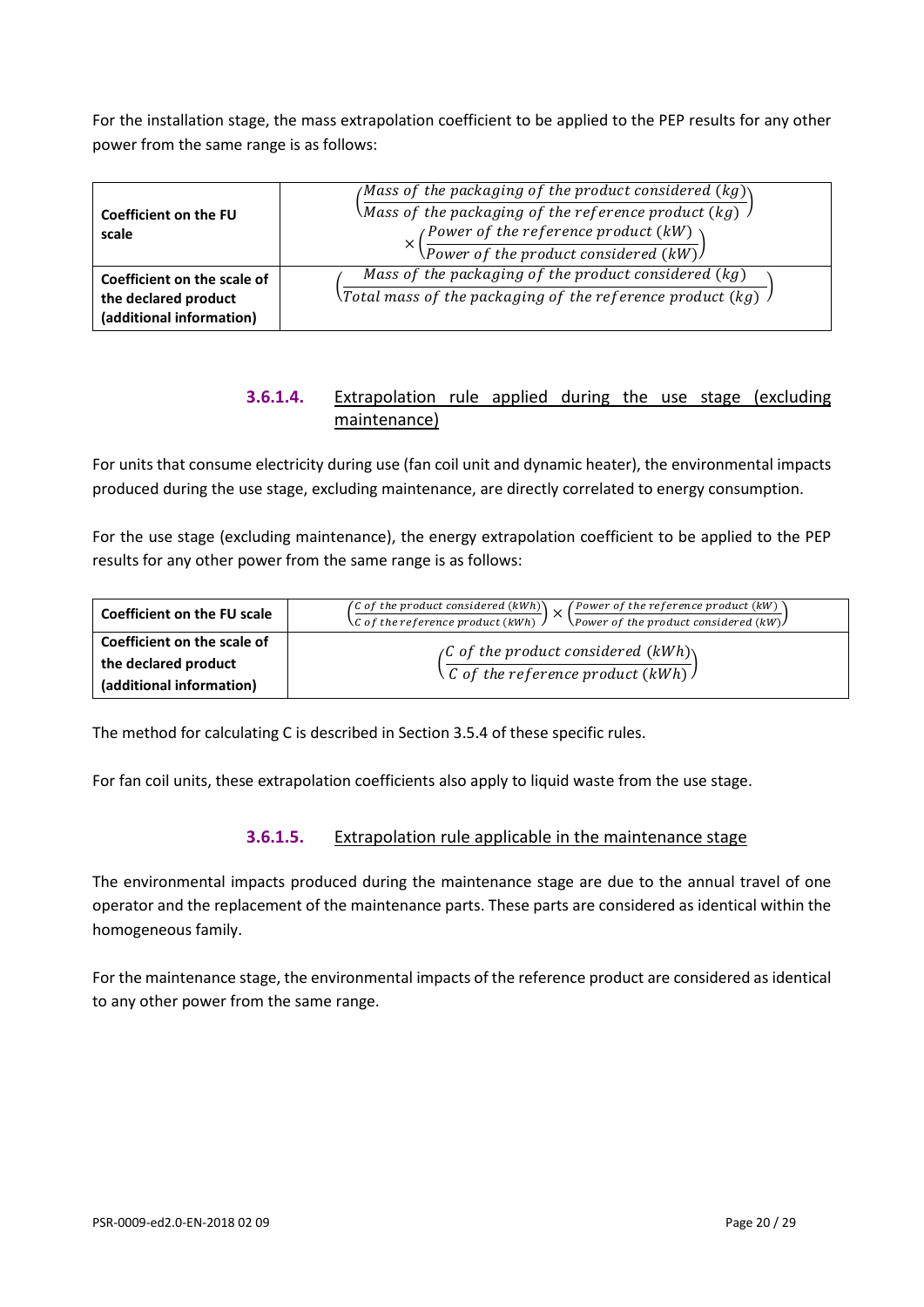#### **3.6.1.6.** Extrapolation rule applied during the end-of-life stage

The environmental impacts produced during the end-of-life stage are directly correlated to the total mass of the product (excluding packaging).

For the end-of-life stage, the mass extrapolation coefficient to be applied to the PEP results for any other power from the same range is as follows:

| Coefficient on the FU scale                                                     | Mass of the product considered, excluding packaging $(kg)$<br>$\mathcal{M}$ ass of the reference product of the range, excluding packaging $(kg)$<br>$\left(\frac{Power\ of\ the\ reference\ product\ (kW)}{Power\ of\ the\ product\ considered\ (kW)}\right)$ |  |  |  |  |
|---------------------------------------------------------------------------------|----------------------------------------------------------------------------------------------------------------------------------------------------------------------------------------------------------------------------------------------------------------|--|--|--|--|
| Coefficient on the scale of<br>the declared product<br>(additional information) | Mass of the product considered, excluding packaging $(kg)$<br>$\backslash$ Mass of the reference product of the range, excluding packaging $(kg)$                                                                                                              |  |  |  |  |

## **3.6.2.** Extrapolation rules applicable to chilled beams

## **3.6.2.1.** Extrapolation rule applied to the manufacturing and distribution stages

For these stages, the extrapolation rule to be used for any other product from the same range is calculated according to the total mass of the product (with packaging). The weight of the device corresponds to its global mass, expressed in kilograms (kg), as supplied to the customer, packaging included.

The mass extrapolation coefficient to be used on the PEP results for any other product in the same product range is as follows:

| <b>Coefficient on the FU scale</b>                                                    | Total mass of the product considered, with packaging (kg)<br>$\lambda$ Total mass of the reference product of the range, with packaging (kg)<br>(Volume of the reference product $(m3/h)$ )<br>$\sqrt{Volume of the product considered (m3/h)}$ |  |  |  |
|---------------------------------------------------------------------------------------|-------------------------------------------------------------------------------------------------------------------------------------------------------------------------------------------------------------------------------------------------|--|--|--|
| Coefficient on the scale of<br>declared<br>product<br>the<br>(additional information) | Total mass of the product considered, with packaging (kg)<br>$\forall$ Total mass of the reference product of the range, with packaging (kg)                                                                                                    |  |  |  |

The power of the reference product is defined in Section 3.1 "Functional unit and description of the reference flow" of these specific rules.

## **3.6.2.2.** Extrapolation rule applied during the installation stage

For the installation stage, the extrapolation rule to be used for any other product from the same range is calculated according to the mass of the product packaging in kg.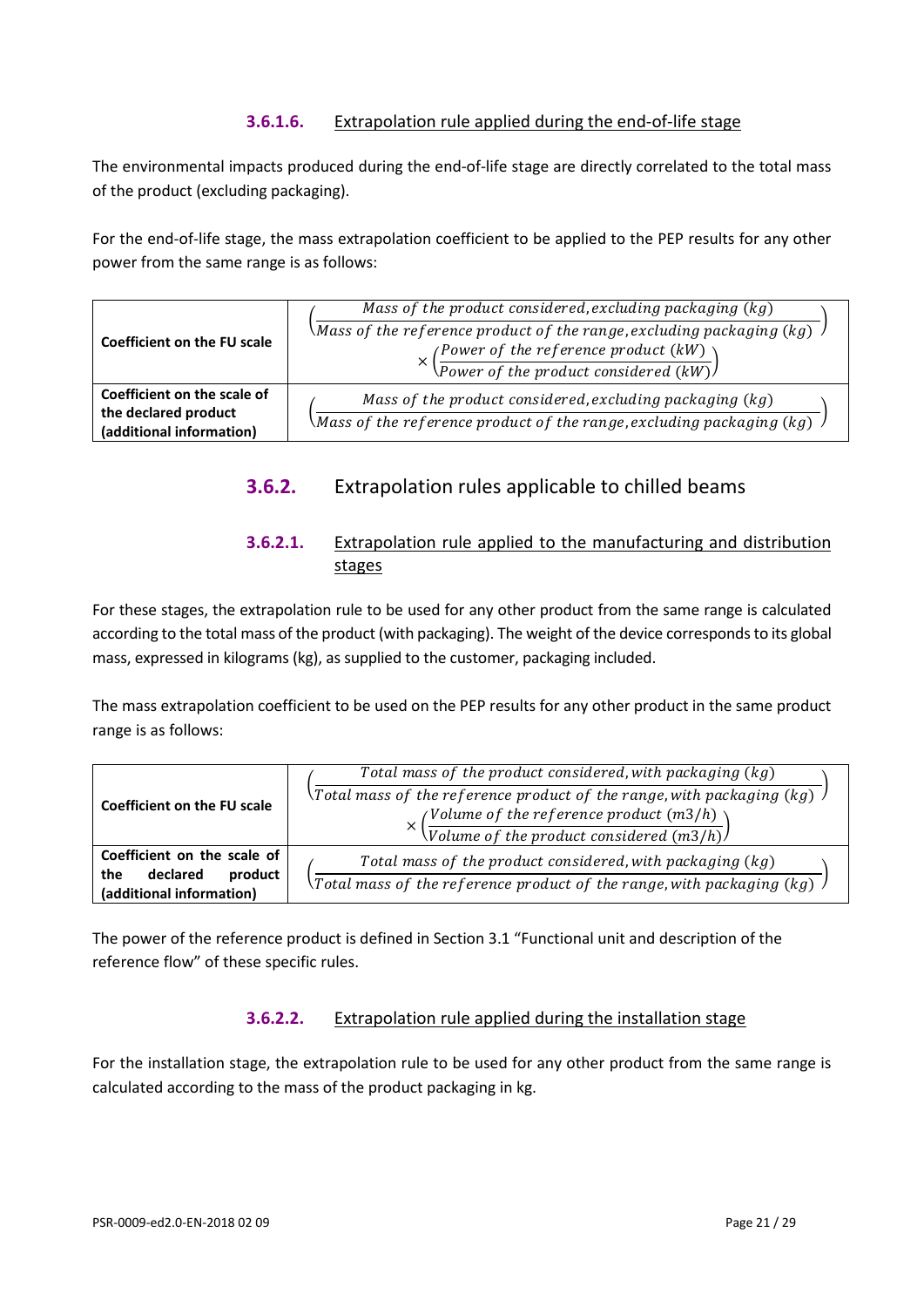The mass extrapolation coefficient to be used on the PEP results for any other product in the same product range is as follows:

| <b>Coefficient on the FU scale</b>                                              | <i>(mass of the packaging of the product considered <math>(kg)</math>)</i><br>\mass of the packaging of the reference product (kg) $\sqrt{a}$<br><i>(Volume of the reference product (m3/h)</i> $\setminus$<br>$\sqrt{Volume of the product considered (m3/h)}$ |  |  |  |  |
|---------------------------------------------------------------------------------|-----------------------------------------------------------------------------------------------------------------------------------------------------------------------------------------------------------------------------------------------------------------|--|--|--|--|
| Coefficient on the scale of<br>the declared product<br>(additional information) | $\mu$ mass of the packaging of the product considered $(kg)$<br>\mass of the packaging of the reference product (kg) $\,$ $\,$ $\,$                                                                                                                             |  |  |  |  |

#### **3.6.2.3.** Extrapolation rules applied to the use stage

Because chilled beams consume no energy during use, there is no need to apply an extrapolation rule.

#### **3.6.2.4.** Extrapolation rule applied during the maintenance stage

The environmental impacts produced during the maintenance stage are due to the travel of one operator and the replacement of the maintenance parts. These parts are considered as identical within the homogeneous family.

For the maintenance stage, the environmental impacts of the reference product are considered as identical to any other product from the same range.

#### **3.6.2.5.** Extrapolation rule applied during the end-of-life stage

For the end-of-life stage, the extrapolation rule to be used for any other product from the same range is calculated according to the total mass of the product (excluding packaging). The weight of the device corresponds to its overall mass, expressed in kg.

The mass extrapolation coefficient to be used on the PEP results for any other product in the same product range is as follows:

<span id="page-21-0"></span>

|                                    | total mass of the product considered, excluding packaging (kg)             |  |  |  |  |  |  |
|------------------------------------|----------------------------------------------------------------------------|--|--|--|--|--|--|
| <b>Coefficient on the FU scale</b> | \total mass of the reference product of the range,excluding packaging (kg) |  |  |  |  |  |  |
|                                    | (Volume of the reference product $(m3/h)$ )                                |  |  |  |  |  |  |
|                                    | $\sqrt{Volume of the product considered (m3/h)}$                           |  |  |  |  |  |  |
| Coefficient on the scale of        | total mass of the product considered, excluding packaging (kg)             |  |  |  |  |  |  |
| the declared product               | \total mass of the reference product of the range,excluding packaging (kg) |  |  |  |  |  |  |
| (additional information)           |                                                                            |  |  |  |  |  |  |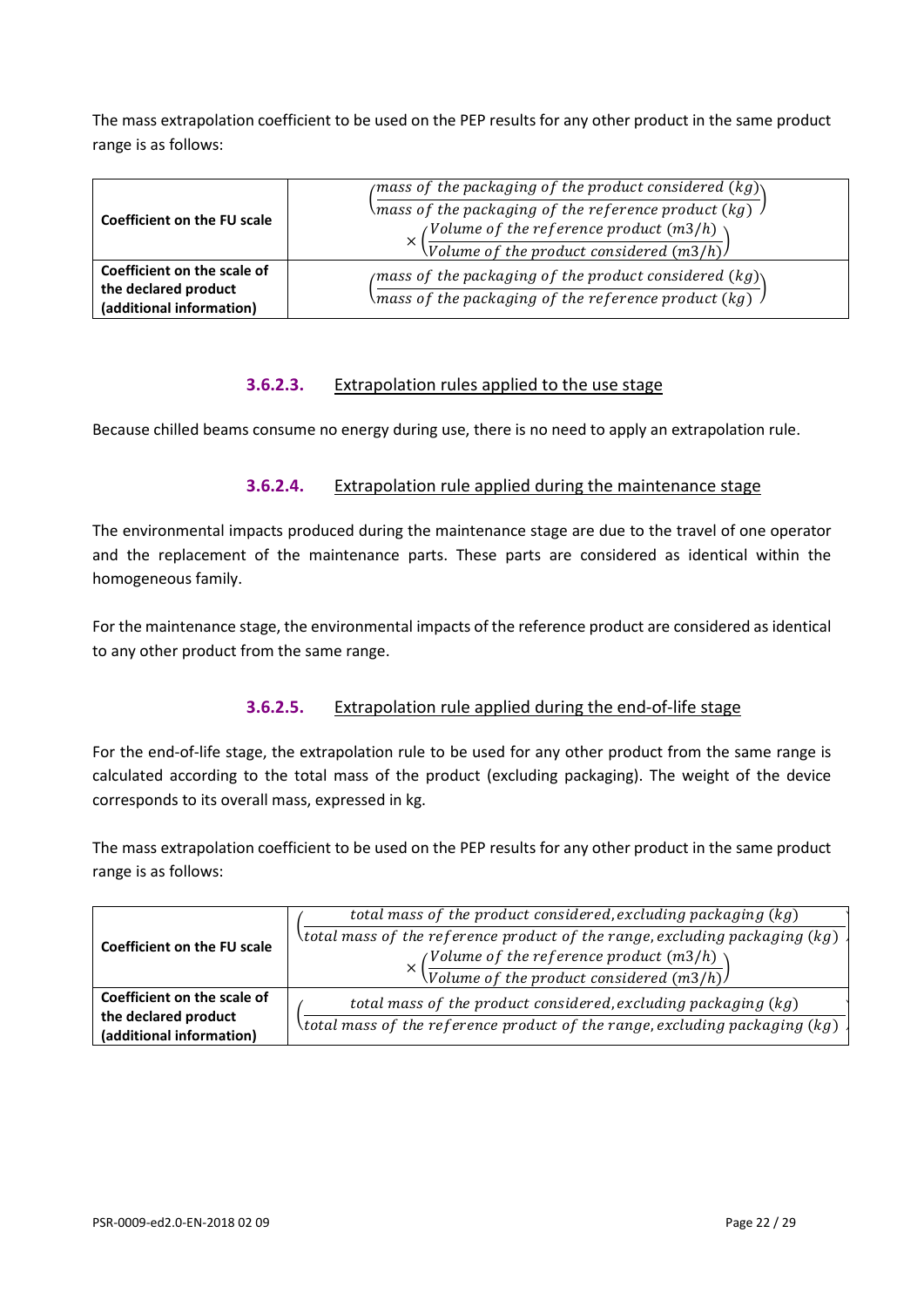# **3.7.** Rules applying to joint environmental declarations

These rules are complementary to PCR section 2.7 "Rules applying to joint environmental declarations".

<span id="page-22-0"></span>For a joint environmental declaration, the analysis must cover a "typical product" compliant with the rules defined in Section 3.1.2 "Reference product and reference flow description" of these specific rules.

# **3.8.** Requirements concerning the collection of primary and secondary data

These rules are additional to the sections 2.9 "Requirements for the collection of primary data" and 2.10 "Requirements for secondary data" of the PCR.

As far as possible, the primary data (i.e. all the data associated with the manufacturing stage of the reference product and specific to an organisation) is to be preferred and shall be justified in the LCA report, specifying:

- 1) Primary data in case of a single supplier,
- 2) In case of procurement from several suppliers, the primary data to be taken into account is the data provided by major suppliers representing at least 50% of the procurement volume (with respect to the total quantity bought). For example, for ten suppliers each providing 10 % of the procurement volume, at least five suppliers shall be considered in order to obtain an overall view of the primary information provided. Any other distribution rule should be mentioned in the LCA report and in the PEP.

If primary data are shared with products other than those referred to in these specific rules, the calculation of impacts will be done in proportion to the mass of the products manufactured.

This information is not always available to manufacturers. For lack of primary data, secondary data, i.e. data obtained from the life cycle analysis software database should be used. PCR explains how to select the LCI modules. If the transportation information is not available, the data defined in the section "Transport scenarios" of the current PCR will be used.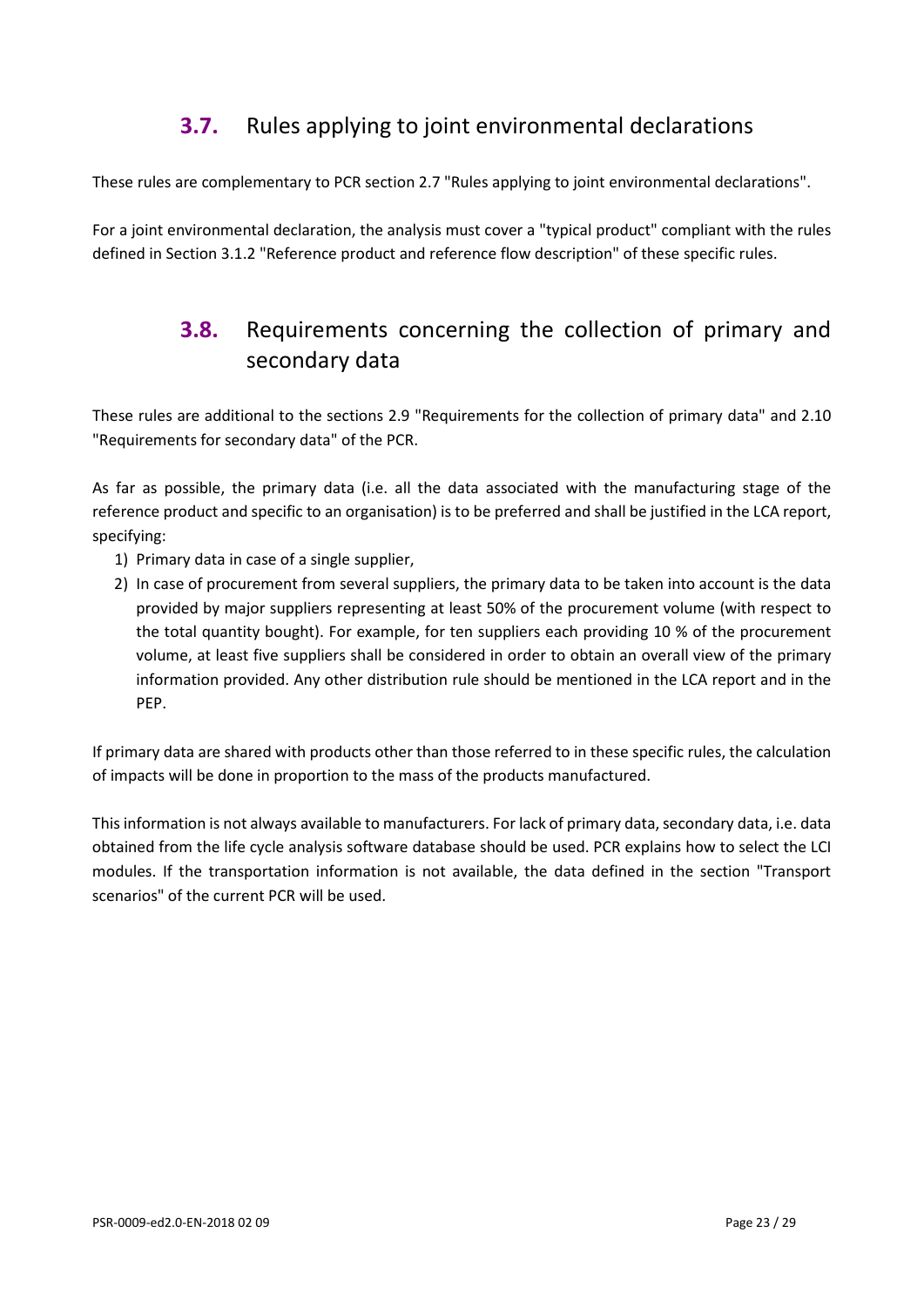# **3.9.** Data quality evaluation

<span id="page-23-1"></span><span id="page-23-0"></span>The specific rules specified in section 2.11 "Data quality evaluation" in the current PCR apply.

# **3.10.** Calculation of environmental impact

To ensure consistency of the results of environmental impacts between the functional unit and the reference product, the PEP shall show the environmental impacts of the manufacturing, distribution, installation, use (including maintenance) and end-of-life stages as follows:

• For fan coil units and dynamic heaters:

#### **Environmental impacts from the PEP (for 1 kW) = Environmental impacts of the reference product /Power of the reference product (kW)**

The power of the reference product is defined in Section 3.1 "Functional unit and description of the reference flow".

For reversible products, i.e. those operating in cold and hot mode, the power of the reference product to be considered is: Pref = ( $t_{hot} * P_{hot} + t_{cold}$ )/ $(t_{hot} + t_{cold})$ 

• For chilled beams:

#### **Environmental impacts from the PEP (for a beam measuring 1.2 x 0.6 x 0.12 m, i.e. 0.0864 m3)= [Environmental impacts of the reference product / Volume of the product considered (m3)] \* Volume of the reference product (m3)**

The size of the reference product is defined in Section 3.1 "Functional unit and description of the reference flow".

# <span id="page-23-3"></span><span id="page-23-2"></span>**4. Drafting of the Product Environmental Profile**

# **4.1.** General information

The specific rules specified in section 4.1 "General information" of the current PCR apply.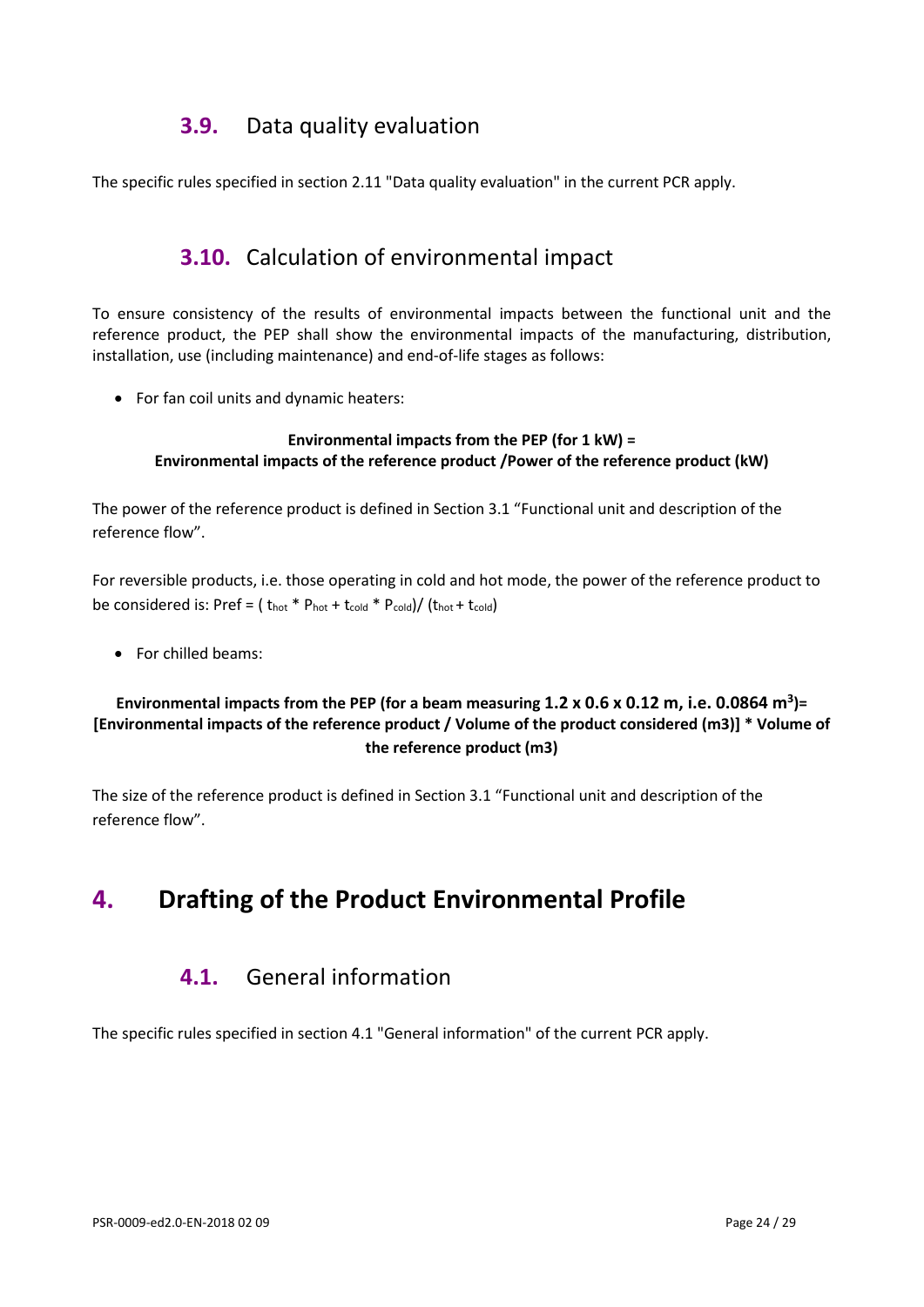The PEP must specify:

- The product sub-category and characteristics to be declared according to Section 2.1.
- For chilled beams, the following sentence shall be added in the PEP: "Active chilled beams shall be connected to an appropriately dimensioned air handling unit."
- <span id="page-24-0"></span>• Any other end-of-life treatment scenario for the product used, according to section 3.5.6

# **4.2.** Constituent materials

<span id="page-24-1"></span>The rules specified in section 4.2 "Constituent materials" of the current PCR apply.

# **4.3.** Additional environmental information

These specific rules are additional to section 4.3 "Additional environmental information" of the PCR.

In the context of performing Life Cycle Analyses on the scale of a building, the environmental impacts of the equipment must be considered on the scale of the product and the impacts related to energy consumption in the use stage must be treated separately.

To facilitate the use of the PEP in conducting a building LCA, the PEP may include:

• The table of the environmental impacts of the reference product expressed on the product (or declared product) scale in addition to the table on the functional unit scale. The values must then be indicated in numerical values, expressed in the appropriate units to three significant figures (and, optionally, as a percentage) for each stage of the life cycle, and the total for each indicator of the complete life cycle analysis.

The following details must be indicated in the PEP, to ensure clarity and transparency for the user:

- o For environmental impacts expressed per functional unit, the following wording is included: "per kW corresponding to the functional unit"
- o For environmental impacts expressed per declared product, the following wording is included: "per device corresponding to the reference product".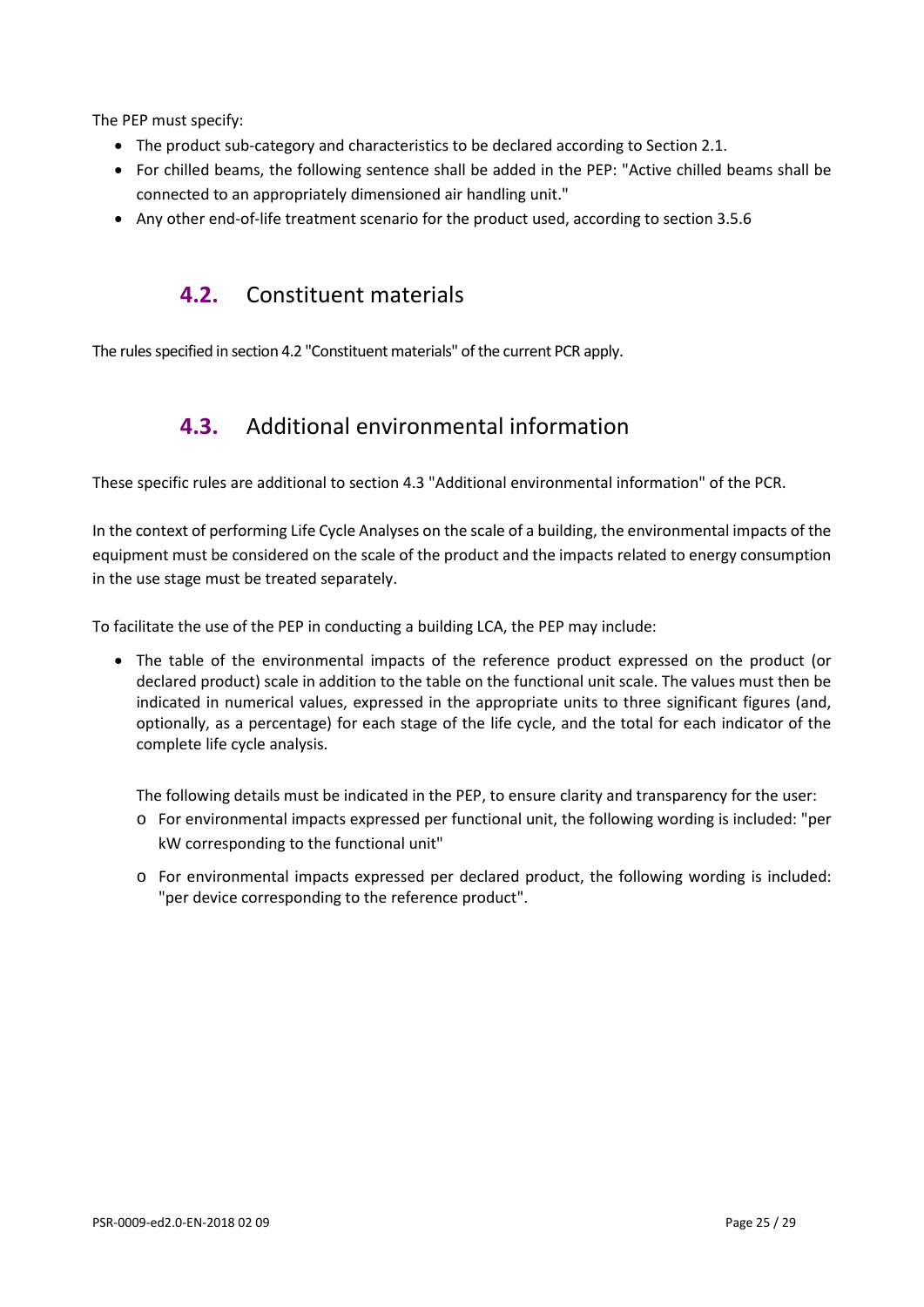• The results of the environmental impacts in the use stage according to a breakdown of Module B (B1 to B7) in compliance with standards EN 15978 and EN 15804.

| PEP ecopassport® |                         | Manufacturing<br>stage<br>(Section 3.5.1)<br>Production |                | Distributio<br>n stage<br>(Section<br>3.5.2 | Installatio<br>n stage<br>(Section<br>3.5.3) | Use stage<br>(Sections 3.5.4 and 3.5.5) |                |           |             |                   |                                                  |                                                      |                           | End-of-life stage<br>(Section 3.5.6) |                 | <b>Benefit</b><br>S<br>Benefit |                                       |
|------------------|-------------------------|---------------------------------------------------------|----------------|---------------------------------------------|----------------------------------------------|-----------------------------------------|----------------|-----------|-------------|-------------------|--------------------------------------------------|------------------------------------------------------|---------------------------|--------------------------------------|-----------------|--------------------------------|---------------------------------------|
|                  |                         | stage                                                   |                | Construction stage                          | Use stage                                    |                                         |                |           |             | End-of-life stage |                                                  |                                                      | S                         |                                      |                 |                                |                                       |
|                  | A1                      | A <sub>2</sub>                                          | A <sub>3</sub> | A <sub>4</sub>                              | A <sub>5</sub>                               | <b>B1</b>                               | B <sub>2</sub> | <b>B3</b> | <b>B4</b>   | <b>B5</b>         | <b>B6</b>                                        | <b>B7</b>                                            | C <sub>1</sub>            | C <sub>2</sub>                       | C <sub>3</sub>  | C <sub>4</sub>                 | D                                     |
| EN 15978 / 15804 | Supply of raw materials | Transport                                               | Manufacture    | Transport                                   | Installation process                         | <b>Jse</b>                              | Maintenance    | Repair    | Replacement | Rehabilitation    | of the building<br>use<br>use during<br>Energy I | building<br>of the I<br>during use<br>use<br>Water I | Demolition/Deconstruction | Transport                            | Waste treatment | Disposal                       | Benefits beyond the system boundaries |

**Lookup table showing breakdown of life cycle by stage or by module** 

<span id="page-25-0"></span>• The extrapolation rules on the scale of the declared product.

# **4.4.** Environmental impacts

The table of environmental impacts represents the environmental impact on the functional unit scale.

#### **For fan coil units and dynamic heaters:**

The table of environmental impacts represents the environmental impact of the functional unit, i.e. 1 kW of cold or hot.

Thus, the total impact of the installed product must be calculated by the user of the PEP according to the power of the equipment by multiplying the impact concerned by the total number of kW of the device.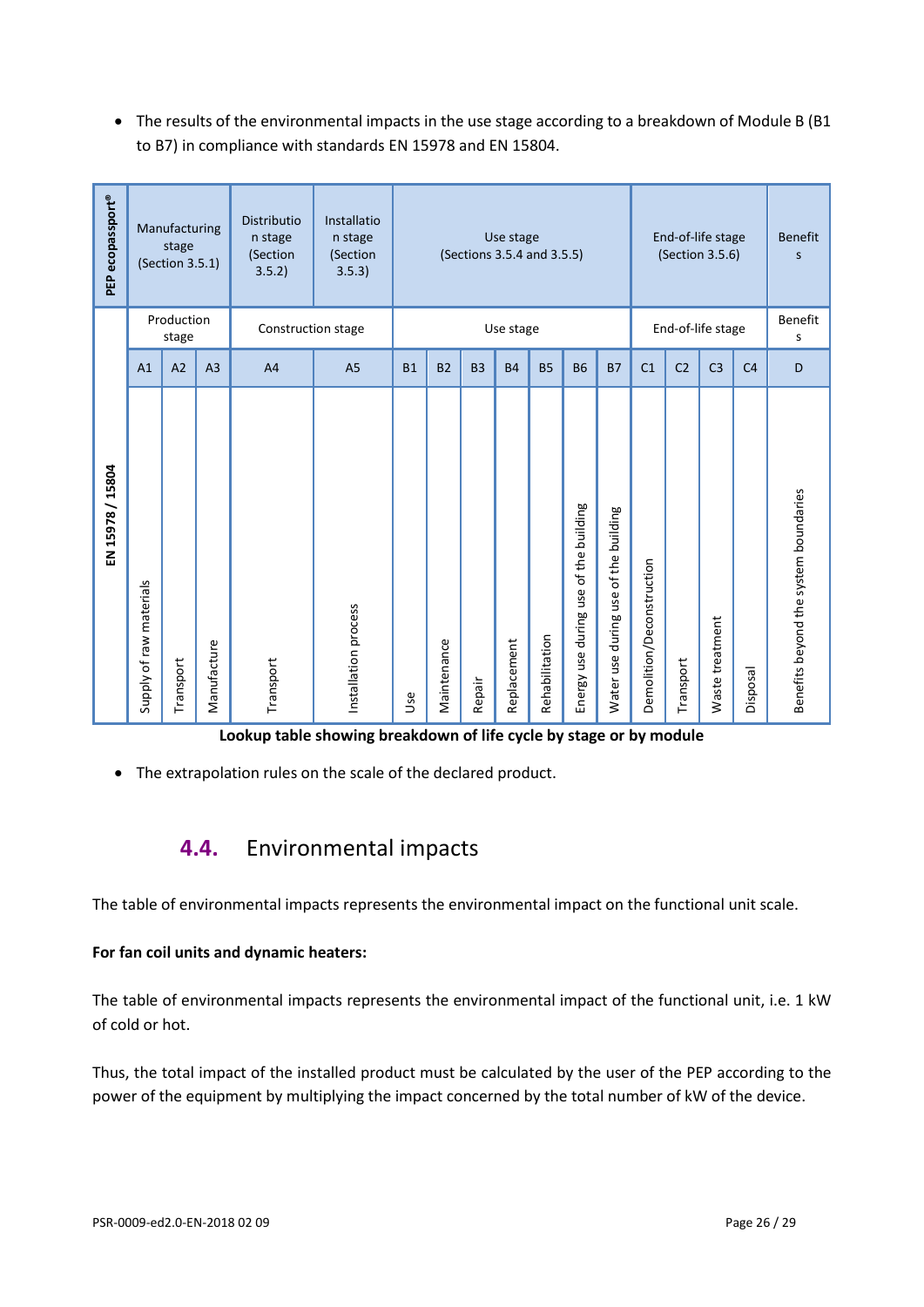The following details must be completed and included in the PEP, to ensure clarity and transparency for the user:

*The PEP was drawn up under the assumption of 1 kW of heating power being supplied\*. The real impact of*  the stages of the life cycle of a product installed in an actual situation is to be calculated by the user of the *PEP by multiplying the impact concerned by the total heating capacity\*\* in kW.*

\*to be specified according to the functions performed by the equipment: 1 kW of cooling, 1 kW of heating or cooling.

\*\* to be specified according to the functions performed by the equipment: cooling, heating or cooling.

When extrapolation rules are used, the following statement must be included:

*Extrapolation coefficients are given for the environmental impact of the functional unit, i.e. the emission of 1 kW heating power\*. For each stage of the life cycle, the environmental impacts of the product concerned are calculated by multiplying the impacts of the declaration corresponding to the reference product by the extrapolation coefficient. The "Total" column should be calculated by adding the environmental impacts of each stage of the life cycle.*

\*to be specified according to the functions performed by the equipment: 1 kW of cooling, 1 kW of heating or cooling.

#### **For chilled beams:**

The table of environmental impacts represents the environmental impact of the functional unit, i.e. a beam whose dimensions are 1.2 x 0.6 x 0.12 m, i.e. 0.0864 m3.

Thus, the total impact of the product installed in a real situation must be calculated by the user of the PEP by multiplying the impact concerned by the volume of the product.

The following details must be completed and included in the PEP, to ensure clarity and transparency for the user:

*The PEP was drawn up by considering a beam of dimensions 1.2 x 0.6 x 0.12 m, i.e. 0.0864 m3. The real impact of the stages of the life cycle of a product installed in an actual situation is calculated by the user of the PEP by multiplying the impact concerned by the total volume of the installed product.*

When extrapolation rules are used, the following statement must be included:

*The extrapolation coefficients are given for the environmental impact of the functional unit, i.e. a beam whose dimensions are 1.2 x 0.6 x 0.12 m, i.e. 0.0864 m3. For each stage of the life cycle, the environmental impacts of the product concerned are calculated by multiplying the impacts of the declaration corresponding to the reference product by the extrapolation coefficient. The "Total" column should be calculated by adding the environmental impacts of each stage of the life cycle.*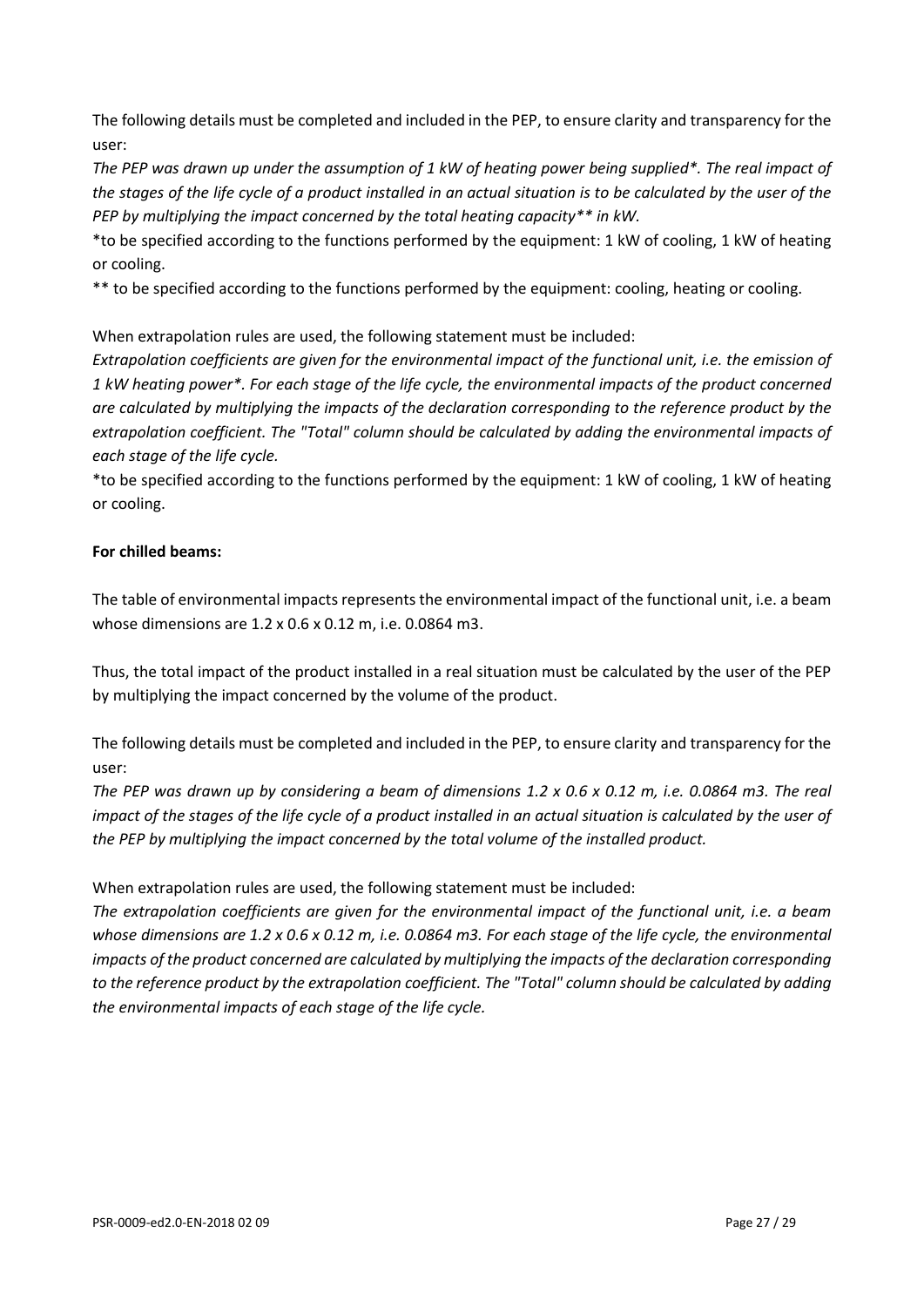# <span id="page-27-1"></span><span id="page-27-0"></span>**5. Appendices**

# **5.1.** Glossary

| C                                                                                     | Final energy consumption                             |  |  |  |  |  |  |
|---------------------------------------------------------------------------------------|------------------------------------------------------|--|--|--|--|--|--|
| EEE                                                                                   | Electrical and Electronic Equipment                  |  |  |  |  |  |  |
| kWh                                                                                   | Kilowatt hour                                        |  |  |  |  |  |  |
| <b>LCA</b>                                                                            | Life cycle analysis                                  |  |  |  |  |  |  |
| LCI                                                                                   | Life cycle inventory                                 |  |  |  |  |  |  |
| <b>PCR</b>                                                                            | Product category rules                               |  |  |  |  |  |  |
| <b>PEP</b>                                                                            | Product environmental profile                        |  |  |  |  |  |  |
| Primary data                                                                          | Actual data measured by the manufacturer or supplier |  |  |  |  |  |  |
| <b>PSR</b>                                                                            | Product specific rules                               |  |  |  |  |  |  |
| <b>RLT</b>                                                                            | Reference lifetime                                   |  |  |  |  |  |  |
| Generic data from a database or according to sector-based agreement<br>Secondary data |                                                      |  |  |  |  |  |  |
| w                                                                                     | Watt                                                 |  |  |  |  |  |  |

# <span id="page-27-2"></span>Sources used

| <b>PSR</b> ref  | <b>Description</b>     | Sources used                                                                                                                                                                                                               |  |  |  |  |  |
|-----------------|------------------------|----------------------------------------------------------------------------------------------------------------------------------------------------------------------------------------------------------------------------|--|--|--|--|--|
| <b>Sections</b> | <b>Functional unit</b> | EUROVENT fan coil unit certification program 2011-10 RS-                                                                                                                                                                   |  |  |  |  |  |
| 3 and 7         | Use stage              | 6C002 and 2011-10 RS-6C002A                                                                                                                                                                                                |  |  |  |  |  |
| Section<br>2    | Scope                  | NF EN ISO 7730 March 2006: Ergonomics of the thermal<br>environment - Analytical determination and interpretation<br>of thermal comfort using calculation of the PMV and PPD<br>indices and local thermal comfort criteria |  |  |  |  |  |
| <b>Sections</b> | Scope                  | NF EN 15116 June 2008: Ventilation in buildings - Chilled                                                                                                                                                                  |  |  |  |  |  |
| $2$ and $3$     | <b>Functional unit</b> | beams - Testing and rating of active chilled beams                                                                                                                                                                         |  |  |  |  |  |
| <b>Sections</b> | Scope                  | NF EN 14518 September 2005: Ventilation in buildings -                                                                                                                                                                     |  |  |  |  |  |
| $2$ and $3$     | <b>Functional unit</b> | Chilled beams - Testing and rating of passive chilled beams                                                                                                                                                                |  |  |  |  |  |